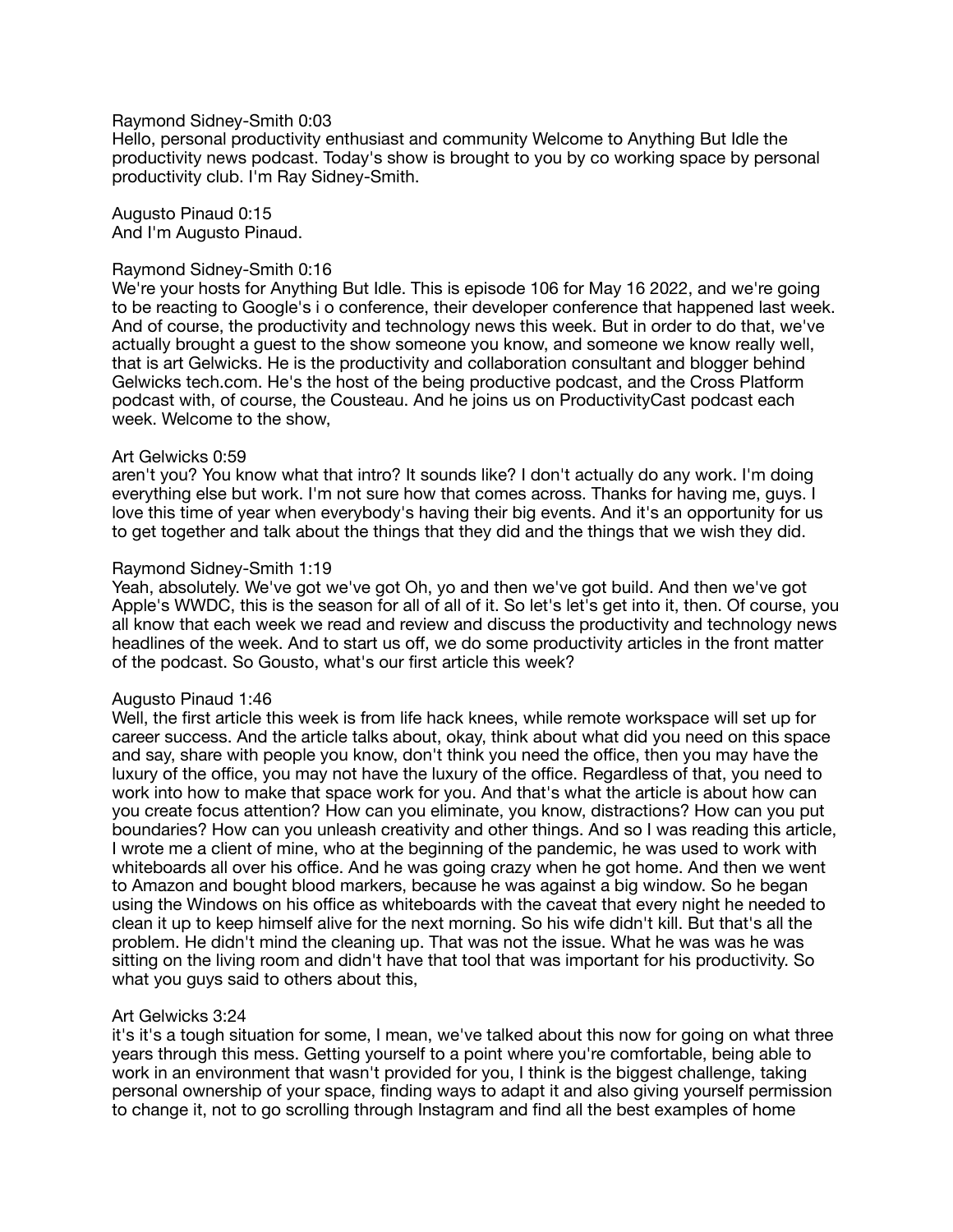workspaces. You got to realize those are one, they're probably fake, too, they're not going to work for you, you're gonna have to tune in, find something yourself. I have changed my office, I don't know how many times and matter of fact, to me, it's a cathartic, cathartic, it's a good experience, I'm not even going to try that word three times. It's a good experience, because it gives me an opportunity to kind of mentally reset, I did it earlier this week and reset up my desk. That's an interesting dynamic when you carry it to a career situation. Because now you're not dependent on a predefined set of rules. You're able to hone a skill set where you can adapt to whatever the environment is, and still become productive. And I think working from home and working remotely. These are two of those categories where this really comes into play.

### Raymond Sidney-Smith 4:48

I think I agree with a lot of what art says in terms of the fact that, you know, we need to experiment more with our working spaces no matter where we are, whether that's in an office or traveling between office and an end to home office and working from home or working from any other location, I think it just takes some experimentation and getting to know your working workflows and developing good systems around them. So but I like the article, I recommend to folks for you check it out, when you do look at the show notes, because it just has you kind of go through the different senses and different spaces in your world and making sure that you've got yourself set up while they're okay, onward to our next article this week of Gousto.

### Augusto Pinaud 5:31

So how to create a productive work schedule, and it comes, you know, it takes more than the space, the actual schedule and how to work distractions during that time, you know, and he shows an example talks about a couple of applications, one of them called Cold Turkey that I haven't used cold turkey, but I'm assuming is similar to rescue time where you can now tell, okay, during this time block, these kind of things, and he talks about using Trello for creating what he called Rolling task lists you what is going to be the things that you are going to be paying attention. And on on my case, I work on the iPad that my main machine and the iPad introduced. Same for the Mac, this focus can focus you can go and said, You know, I want these kind of alerts. And you can really customize what kind of alerts what can make alert, what can make noise or cannot make noise. And it doesn't block you as cold turkey or or Rescue Time do it. But it is a great tool, if you take the time to define those things to open that and said, You know what, I am doing this right now, this kind of work. And these are the kinds of things I want to be fenced off. So that way I can get that focused on I can work much more effective.

# Art Gelwicks 7:06

Yeah, I found I've split my day up, we've been talking about this actually in cross platform to I've really taken to heart splitting my day into two things, basically four hours of quote, billable productive work and four hours of business development work. What has changed my mind a little bit about that is that it doesn't have to be a contiguous four hours of time. So for example, I can go through a four hour morning, get that part done, and then maybe split up the business development work, couple periods during the course of the day in are mixed with the other activities that I need to do. That's the benefit of where I'm working from and what I'm doing, I, I would be remiss to not take advantage of that. So looking at the structure, thinking about how I work thinking about the way mentally I get in and out of things, and then allowing my schedule to wrap around that it's made all the difference in the world and getting production done. And it really feels funny, when I break those rules, when I don't give myself the opportunity to work with the way that I want to work rather than compelling myself to do it some other structure.

# Raymond Sidney-Smith 8:16

Yeah, I think the article was was pretty spot on in terms of being able to define the work you're going to do, and then working out a plan for how you're going to break that work up so that it's not one overwhelming list. And again, most people are different, you know, like the way in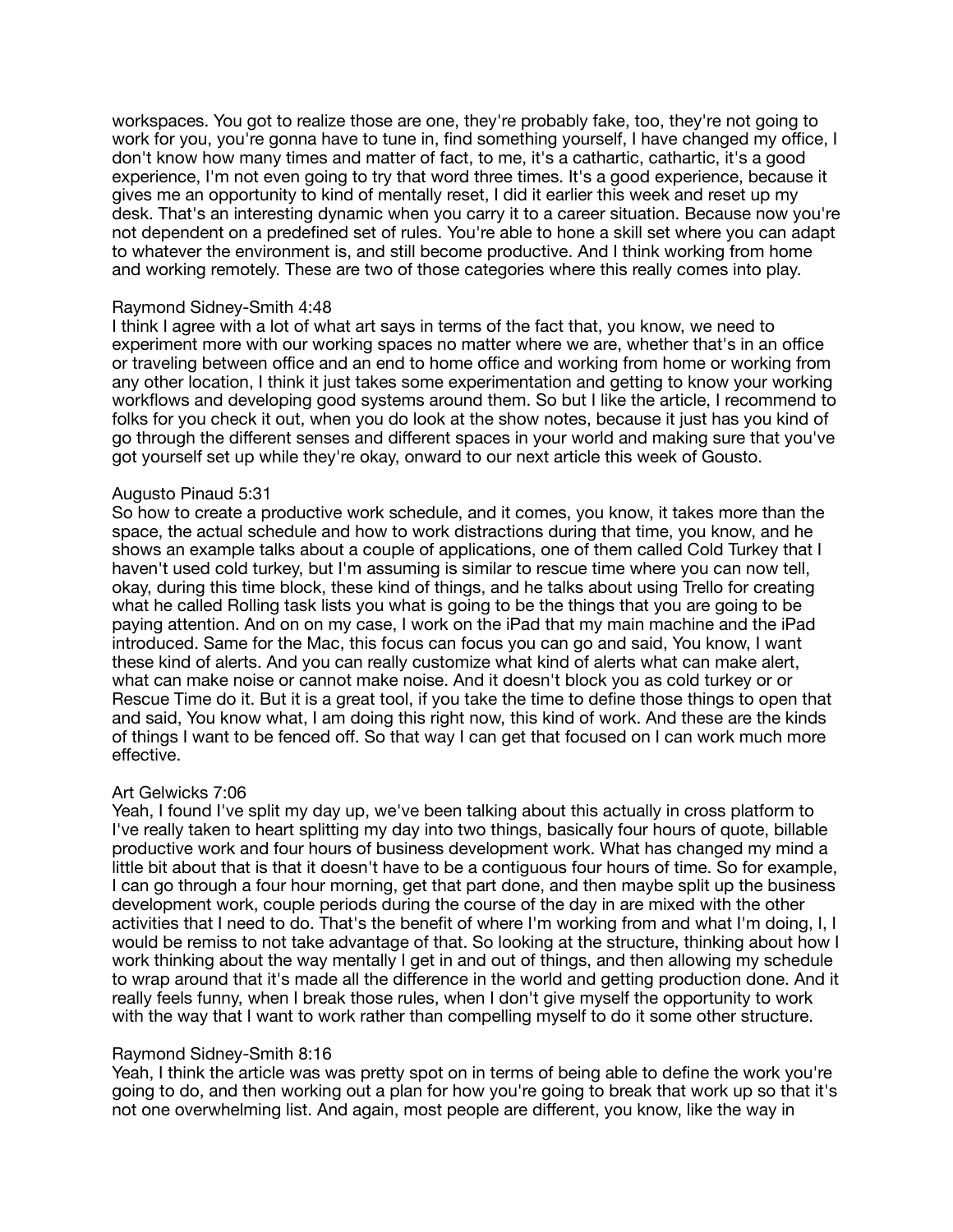which I do it in a GTD context, it's probably going to be very different than the way in which a goose was going to do it, and going to be even more different than the way in which art is doing it. So it's just you're getting used to how you don't overwhelm yourself with a with many, many things on your list, you know, I've hundreds of of tasks in my system, I can't do them all today. So I need to figure out a mechanism for being able to, you know, trickle them, you know, sprinkle them throughout the week so that it's the best time for me to do those things both from a bio you know, Primetime perspective, but also then figuring out when it's going to be the best context for me to do that based on the resources available to me at that time.

## Augusto Pinaud 9:13

And our next doctor goal it was a very interesting article because it came from the same make use of but it was how to create a work well being plan and even though it was not the whole intention of the article, I thought it would match very well with that because as part of this remote and working remotely and being remotely and all that. I have not seen a lot of people thinking about this well being okay, what is going to be my strategy in all this, Greg, now you make the space productive, you figured out how to work better, but what is that wellbeing plan? Did you have that documented somewhere? Did you really know or it happened randomly or do not happen at all. And what it is the article was, you know, very good into go into that how to do it? And what's more thinking into, you know, working for an office, maybe. But it's a create a template, you know, what do you want to, you know, keep yourself well at work, what you're going to do and all that and talk about concrete awards talks. But what for me was key in the article was the have you consider as a remote worker this wellbeing plan and what that means for you, and that was very, very interesting for me.

### Art Gelwicks 10:41

Now, I think we're still struggling with the whole concept of well being integrated as part of the work that you do. It still has a touchy feely kind of sentiment to it, I think, in many cases, and people don't recognize that that is a critical part of doing quality work, is making sure that you're at your peak at any given time, or at least not in a valley. And failure to do things like take care of your personal well being and work that in as a conscious effort means that you don't reap any of those benefits, it's the same thing when when people talk about going to the gym, you have to plan to go to the gym, you have to put it on your schedule, you have to make that part of the, it's the same same type of situation, if that well being is going for a walk, if that well being is sitting and reading a book, if that well being is having a cup of tea, it doesn't matter. It has that same psychological and physiological reaction within your system to kind of reset yourself a little bit.

Raymond Sidney-Smith 11:44 Sorry, no, no, I was gonna go ahead.

# Augusto Pinaud 11:47

I didn't say and I recommend people to make that list in order, okay, what is what gives you the biggest bang for your buck? And, and go, you know, what, to whatever. Okay, it is a well being but you know, really, I get little out of this, or I need to be uncertain conditions to get this because the problem is when you get there, and you need that wellbeing checkup, your brain cannot figure it out what will be that well being, but a checklist can so take some time to create that checklist, you know, it's reading, you know, it's walking around the blog, it's having that cup of tea, whatever it is, and put it Norther what is what gives me the biggest benefit versus on the bottom of the list what but it will allows you to look at and read of them and say, You know what? Yeah, watching the Wii, it's not my thing. But it is right now, what mentally caught my attention. And that will give you a bigger benefit.

Raymond Sidney-Smith 12:46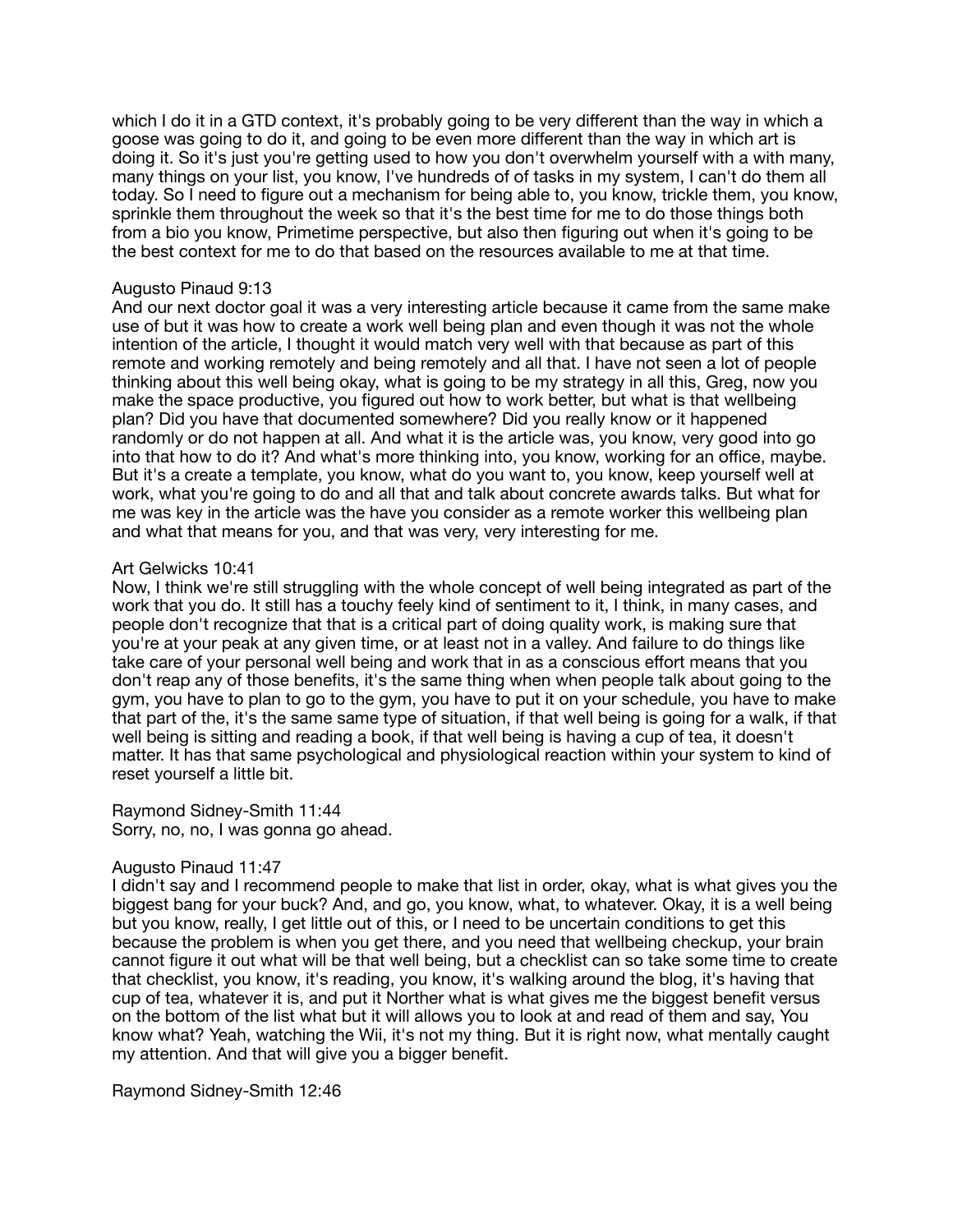Yeah, I wanted to just put an appendix to this, which is for people to understand that that well being is a little bit different than reward or positive reinforcement here, well being is that you deserve to feel well, no matter what, right you deserve to be. And a lot of people don't feel like that in this world, because of various systemic problems. And when I talk about productivity, I frequently talk about reward and positive reinforcement, do not conflate those two, this wellbeing plan is for you to be able to take care of yourself to be there 100%, you know, or whatever the the right amount of normative, you being fully present is. And if you want to be able to excel beyond that, that's where reward and positive reinforcement helped to be able to accelerate, it becomes an accelerant becomes an enabler of more productivity. But don't consider well being somehow a reward or positive reinforcement. It should be the baseline. And I think a lot of people mistake that for for that premise.

### Art Gelwicks 13:45

The one thing I would throw out there is make sure you recognize or you take note of when you're not well, when you feel like you're not well, and I don't mean from a health perspective, I mean, just not right. And make that the priority, then. I mean, I'll admit to it yesterday for me was a a not well, day, it just was not. And I didn't do any work. I did other things change the direction entirely because I needed that mental reset, and today has been highly productive because I took a little time to reset and to what's the old phrase sharpen the saw. That's, that's what I needed to do. I needed to do a little care and maintenance on on my brain. So

### Raymond Sidney-Smith 14:28

rest is different than rejuvenation and many times people mistake the one for the other, they conflate the two, so totally there. Okay, on to our next story.

### Augusto Pinaud 14:38

Our next story is the top tech essentials that should be taken into a business trip. And the reason I bring this article is because well people is beginning to travel and people is beginning to go, you know going back to the office and hotel in and going two days a week and the movement is starting to happen. So this is not a goal. Bring a couple of them and that I thought may be interesting to check, you know, one is connectivity devices, you know, what is a portable hotspot, you know, or connected to your phone or how you're going to have, you know, connection obviously talks about streaming devices. Yeah, you're going to go to a hotel, you know, what did you bring in so you can watch TV if that's what in what rejuvenate you, you know, the power accessories, you know, do you have the travel adapters, the power banks, the audio and funny enough, I bought my audio the other day I have the old Bose because mostly they are indestructible? At least mine are apparently. And but they all both were at the cable that's that's how they came. I don't know minds are 2003 or that all okay, 2004 or something. And I found an adapter that you can connect and then you can turn them now into Bluetooth headset. Okay, but as quality sound as the soundproof door incredible. Now with that adapter, I can even get the other part. So what are the things that you are going to start traveling with water? Because for good or for bad, we need to take into consideration that your work style and habits change. That's a fact. Okay, the last two years force you to change. Now you have two options, you can go back or try to go back to what you had before, if you remember what it was. Or you can try to bring that new workstyle to wherever you're going. And that makes you think, or it should make you think what did you need?

# Art Gelwicks 16:49

For me, it's actually two straightforward items. Everything else is kind of secondary to these one, my Galaxy button earbuds. They're coming, because and we'll talk about Google's buds later. Because they have the two features that I think that are most critical in those business environments, one ambient sound sound pass through. And second, Active Noise Cancelling those two sides of that coin, make them just a mandatory addition. The other thing is my international travel adapter. It's a little block, I've talked about it in the past, it's a little block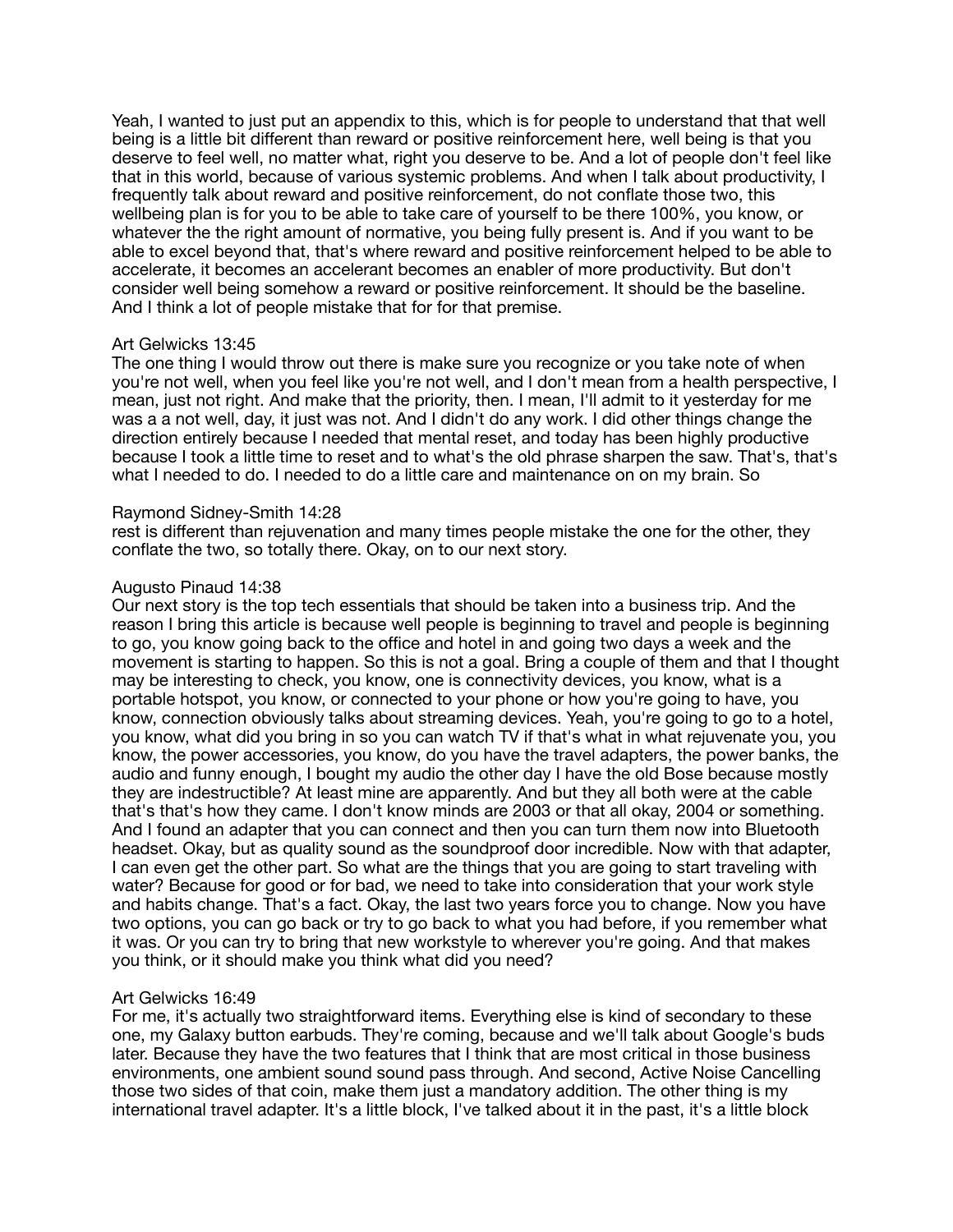that has four USB ports on it, it'll do a regular pass through and it's small, it goes right in the bag, and I guarantee I can plug in anything I need to. Those are the types of things we used to. We used to take a lot lot of crap around with us our bags ago. So you've talked about this your 85 pound backpack or whatever. That's the type. Yeah, okay. 65. That's the type of thing where I think we've we've gotten to the point where safety, I don't need all that stuff. How light? Can I make it? How small and efficient can I make it?

## Augusto Pinaud 17:57

There are two things. One is not how efficient can I make it without a doubt, but also the technology have improved to to that level? Okay, I don't need any more, you know, I I can get my iPad and walk into an Apple store, get a new iPad, and he will have everything that I have in this one. Pretty fast. Okay, that was not the case. Okay, if your laptop die, you know, 15 years ago, five years ago, you were in trouble. Now that has changed. There's so much information in the cloud, you can do a scanning, it's so much things with your phone that you could not do, you know, five years ago, maybe 10 years ago. So I think also that has made that bag smaller and smaller.

# Raymond Sidney-Smith 18:44

Yeah, I mean, USBC alone has reduced so many cables. And all I have to say is as soon as my legacy iPad gets swapped out for the next M one iPad Air, all USB,

#### Art Gelwicks 18:59

I carry one charger, my USB C charger for my for my laptop, will charge my laptop, my tablet, my phone, my air pods, my Chromebook, everything is that right there. Anybody who had to carry one of the old Dell bricks, knows what this is, how good of a thing this actually is.

### Raymond Sidney-Smith 19:21

Yeah, it's phenomenal. I mean, I really, really love having all USBC now across all the devices, except for that last one device, and it's okay because you know, it goes into the power brick and I've got the extra, you know, iPad cable. I will note though, for everybody. This is one of those things where if you've had a checklist, and you've been using it for a while, now's the time to kick your tires on that checklist to review it. If you have never had a checklist before. Now's the time to create it. There's so many different applications that allow you to create a checklist so that you can have it and then you can just go back to it and refer to to an over and over again. And this covers, not just the things that were covered in the list. I mean, this covered several different things. But remember health and medical, you know, checklist, what are you going to what are you going to carry in terms of clothing. And this might be the time to purchase clothing that allows you to have maybe multiple layers so that you don't have to carry as much clothing. I bought these new, I think they're called evolution pants, and they are super light. And when I put them on for the first time, I thought, am I still wearing pants? Were just so light that, you know, they're like thin, they pack really well, you know, so like, just just a little upgrade like that. It allows me to be able to, you know, throw it in, I can throw it in the wash, I can take it down to a laundromat and wash it a couple times on a on a longer trip. You know, like those are things that just you don't think about when you're in the mixed in when you're on a trip. But before you get there, you can really think it through and say okay, well, okay, maybe I need three pairs of pants instead of seven pairs of pants, things of that nature. Now's the time to think that through before you start going back to travel, I know I'm going to be back on the road very soon. And I'm going through that travel checklist and saying, Okay, I no longer carry that stuff. Do I need to carry three sets of SIM cards? No, I don't need to carry three sets of SIM cards. But in years past, I would have carried those things because I just felt the need to be prepared. And now with all of the various restrictions and all of the needs to be able to travel lighter. Just consider that as you go through your travel checklist.

Art Gelwicks 21:27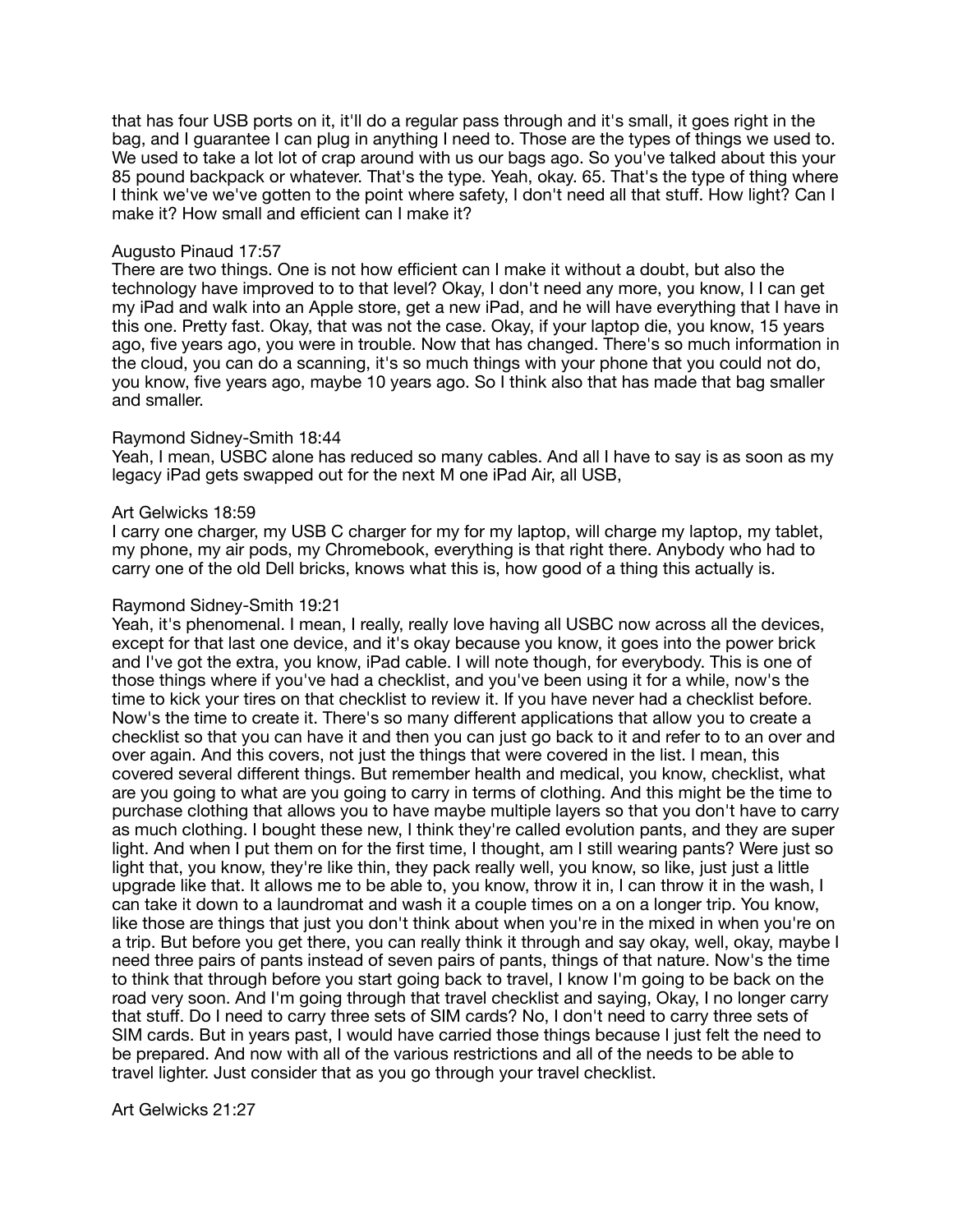I think that should be the unofficial show title. Am I still wearing pants? We're just gonna go with that. So

Raymond Sidney-Smith 21:35 Alright, with that, you

Augusto Pinaud 21:37

know, you make me You make me pull my list. And before we go into the break, and mine is still says CD for the rental car. This is really depressing. Oh, there you go.

Art Gelwicks 21:47

Well, you're not carrying that Bon Jovi cassette with you anyway,

Augusto Pinaud 21:51

don't carry them. Well, but at least it's like a CD, not a cassette. But yes, the two person has played for iPad, it doesn't apply anymore.

#### Raymond Sidney-Smith 22:03

Yeah, my travel checklist is pretty extensive. And I know that I'm going to need to pare it down, as I've been just going through in my head, what I'm going to need to pare down, but I've also bought a couple of really new, like I bought a turtle, it's not a neck pillow I used to carry like a full neck pillow for for flights. And now I have this device that kind of like you just it's called a turtle something or other, which just basically it's like a scarf. And it holds your head up in such a way that you can actually sleep upright, really, really innovative concept. And I've used it now a couple of times at home just thinking Let me check it out and see if it'll work. And remarkably, it's going to reduce, you know, like that big bulky thing that I've had to carry around let's see kind of look silly, you know, with it wrapped around your, your suitcase or whatever. Now I don't need it. Because I have this much smaller thing, it slides right into my carry on and into my personal bag that I carry on to the onto the plane or onto the train. And now you don't need that stuff. So just look at the various technologies that are out there that are low tech, I mean, it's very low tech, it's a scarf with a some kind of rigid board. It's just outside of arm reach, otherwise I would grab during the break and but it's really, really nice and like now they have the space blankets that are really thin. So you can if you if you really get cold on some of the planes, you can carry a blanket, you know, like think through all of those things. And maybe a more comfortable and 95 Mask if you want to still be masking or they're still requiring a mandating masking on the planes, you want to make sure you get a comfortable one. Like those things are really important right now. And I know that not everybody watching or listening is going back on the road. But I know a lot of you probably are. And so it's good to kind of keep that in mind. With that we're going to take a break now for a word from our sponsor, which of course is co working space by personal productivity club. When we get back we're gonna go through the tech stories really quickly so that we can get on to the Google IO reactions, and so we will see you after the break.

#### Sponsor Voice Over 24:00

Well, working in person may be normal for you. It's unlikely your co workers are as interested in being productive as you are, or working remotely or from home can be isolating and there's something powerful about being with productive people, even virtually that helps you be more engaged. If a flavor of these sounds familiar, co working space by personal productivity club is for you. co working space is a virtual work community designed to help members be more effective and efficient in their work and personal lives. At its core. We provide goal tracking and host focused action sessions throughout the week for accountability and camaraderie. Visit anything but idle.com forward slash co working to learn more CO working space lives inside personal productivity club, a digital community for personal productivity enthusiast so you can find people who use methods and tools you do to again head over Were to anything but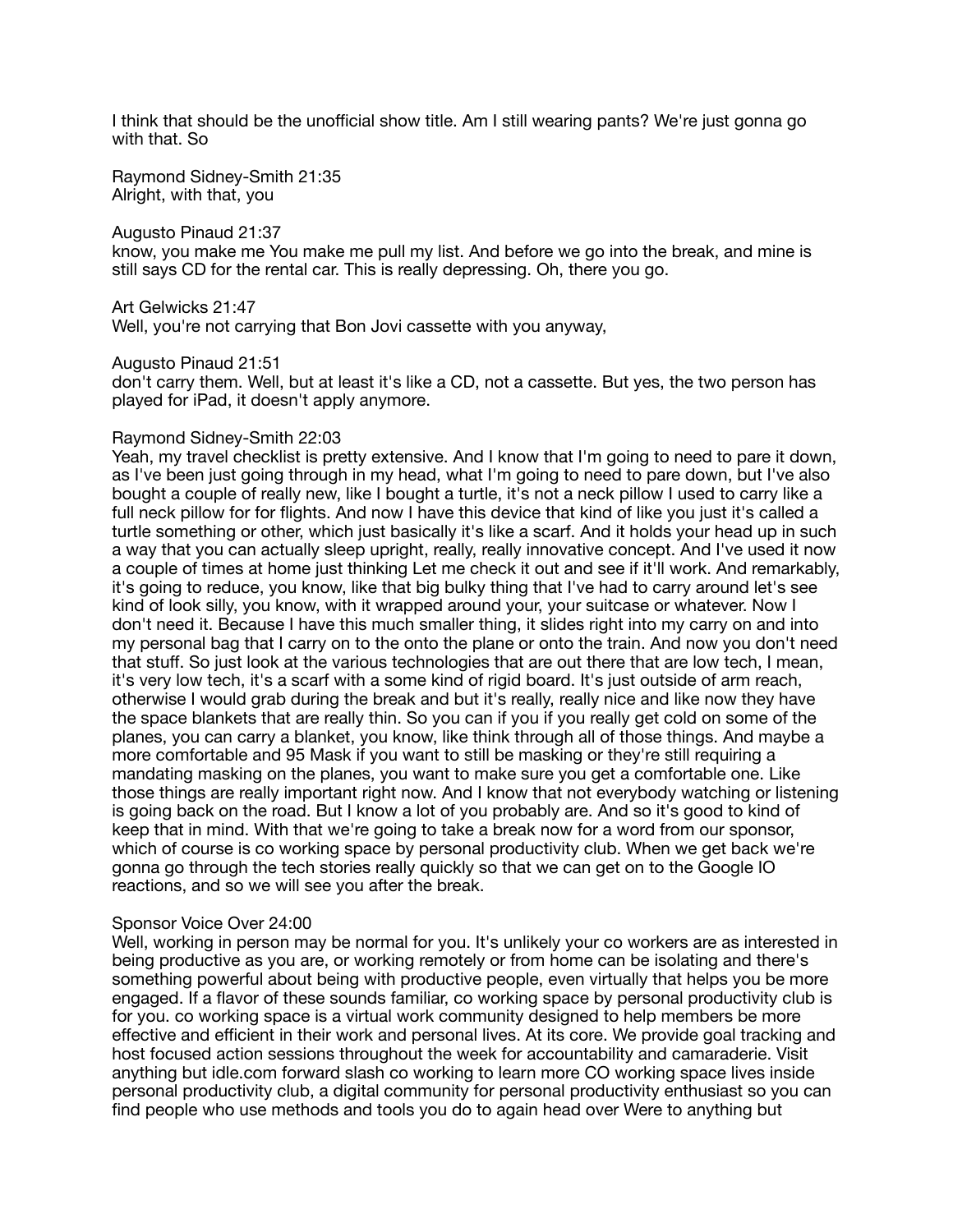idle.com forward slash co working to see how co working space can help you be more productive. And now back to our show.

### Raymond Sidney-Smith 25:11

Welcome back everybody to Anything But Idle on Ray Sidney-Smith joined, of course, with acoustic pinout, and our guest this evening art Gelwicks. Hi, art. Thanks. So we are back for the second half of our show. And with that, we're gonna go into our tech articles, we'll cover some business and finance announcements and then get into our discussions on reactions to the Google IO developer conference that happened last week. Gousto, what's our first tech article this week?

### Augusto Pinaud 25:37

Apple, Google and Microsoft will soon implement password less for all major platforms. And what is exciting about that is companies are getting together into trying to get this into finally igreen to play nice.

Raymond Sidney-Smith 26:01 Alright, so I have a lot of thoughts about this. I'm very, very brief. And then

Augusto Pinaud 26:05

that is a result of my introduction with so brief, because I knew that.

# Raymond Sidney-Smith 26:09

So first and foremost, there have been a lot of people who have attempted to solve this problem over the years. And, and I'm an acolyte of Steve Gibson, who is a longtime technologist, and he developed something called squirrel SQ RL. And it is a complete solving of this problem, and why the three major tech companies couldn't just like they did with matter, which is the IoT based solution to all of this connectivity, why they couldn't have adopted a solution that actually will fundamentally work is beside like, it's just like, outside of my realm of understanding that being the case, this is a positive move in the right direction, so that 90% of the time, maybe even 95% of the time for Windows users, you will no longer be utilizing a password to be able to access your systems. So that's my those are my brief thoughts on the matter, because, because then we'll we'll spend the next three hours talking about this. But I'm just a little annoyed that there are there are such better solutions to this problem. And they are they are shortchanging the ability to really conquer the removal of the password. And just so you know, I'm also under no false pretense that the password is ever going away, will always have passwords, but to remove them in in most cases, is a really powerful concept.

# Art Gelwicks 27:27

I like the idea. I'm really dubious of the execution. I mean, I'll be honest, people are going to people have struggled, struggled with two factor authentication for quite some time. There's a lot of downsides to it, whatever these this implementation is, it's changing something that has been a standard process for ever. So yeah, I applaud them for trying to make it simple. Most people do that by reading 1234 on a sticky note and putting it under their keyboard. So we kind of have to look and see how's this going to work? So like I said, I I hold judgment until I see the execution. Now that said, I use Microsoft authenticator. I use LastPass authenticator. I use Google's authenticator. So I'm not saying it's not good. I'm not saying it doesn't work. I still not sure, though, that it's ready for primetime for mass audiences.

Augusto Pinaud 28:26

And that is a big, big thing. I don't know if it's jet there for masses, we will see.

Raymond Sidney-Smith 28:34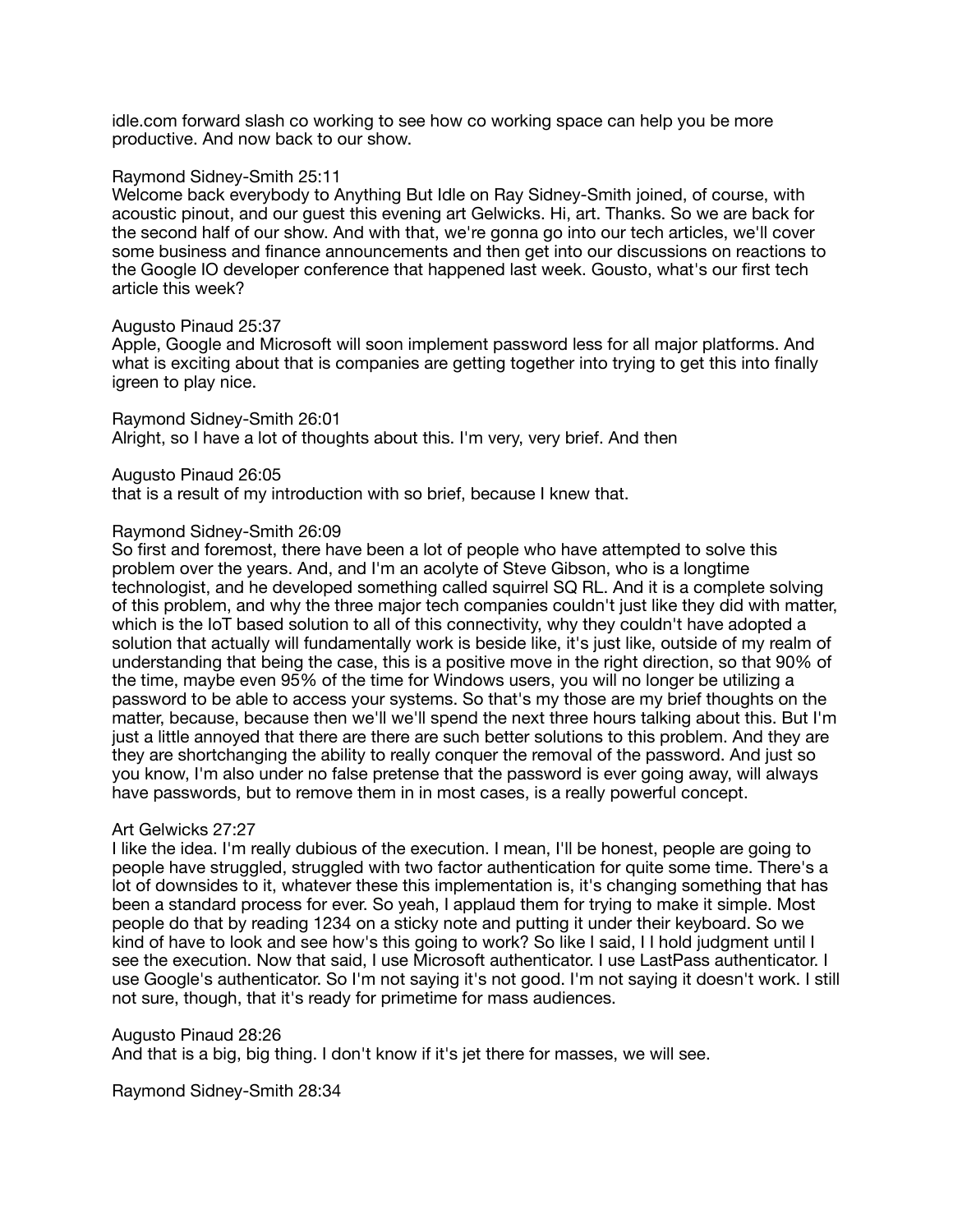The bigger problem is that, you know, as soon as you enter in into enterprise, you have things like Okta, and you have other permission systems that get

### Art Gelwicks 28:44

RSA tokens and things like that, that are really those and those are entrenched, I think that's what often people will, will forget. In corporate environments, you're dealing with an entirely different scale of sale. I mean, Microsoft and Apple and Google want to come in and say, oh, yeah, use our stuff. But you have somebody selling RSA tokens for 25,000 people, they're they're entrenched, those mechanisms are there, they're on the desktop levels. That's a lot of conversion work. And there has to be a lot of upside for it. So I think adoption is going to take a long time.

### Raymond Sidney-Smith 29:17

Yeah, the switching cost is so high in a lot of these organizations, you think a bank in in Treasury services where they are using high level security and one time, you know, code, you know, fobs and whatnot, all of that costs money. And companies are not just going to easily switch on a dime to these kinds of systems, even if they're only software based, just because of all of the hiccups that come along the way and all it requires is for the software to glitch one day and then for everyone to be locked out. And you know, and then it becomes that much more of a cost factor to the to the organization's people don't fix what isn't broken most of the time. And yeah, so I'm not I'm not particularly you know, but bullish on this?

### Art Gelwicks 30:01

Yeah, I don't think it's a it's an either or situation too. I think you're gonna see composites of this. And we'll just we'll just see how it plays out. But we all know passwords are a problem. They need to be fixed. Lather rinse, repeat for next year,

### Augusto Pinaud 30:15

or next article. I'm going to change the title because it should says it should be written, you know, just after months of mocking Apple, Google decide to kill the headphone jack.

Art Gelwicks 30:27 Okay. This is not new. Of course,

#### Augusto Pinaud 30:30

he's not new. But what is new is Samsung did the same. There's you know, people get over it. You know, ah,

# Art Gelwicks 30:39

such drama. It's a hole in the phone. Yes, I love I loved my headphones. I love my headphone jack. And for if anybody cares. I'm still in using wired headphones for this right now. Because there's a little hole on the side of my laptop that makes it work really well. That said, on my phone, I use Bluetooth. Why? Cuz there's no hole in the phone anymore. They took it away. So yes, it was a terrible thing. But honestly, guys, get over it.

Augusto Pinaud 31:13 Let's go to the more

#### Raymond Sidney-Smith 31:14

Oh, sorry. No, no, no, I promised folks that after the break, I would show them the toy. Yeah, this is the turtle. And like, as I said, it's T our TL turtle. And so it's this scarf. And so there's like this brace, and it goes up against your neck, it has a little cheat sheet. And you just basically, you know, put it here and then wrap it around, and then it fixes and now you're able to just rest. And I have to say it has been really, really effective. I thought this is not I looked at it when it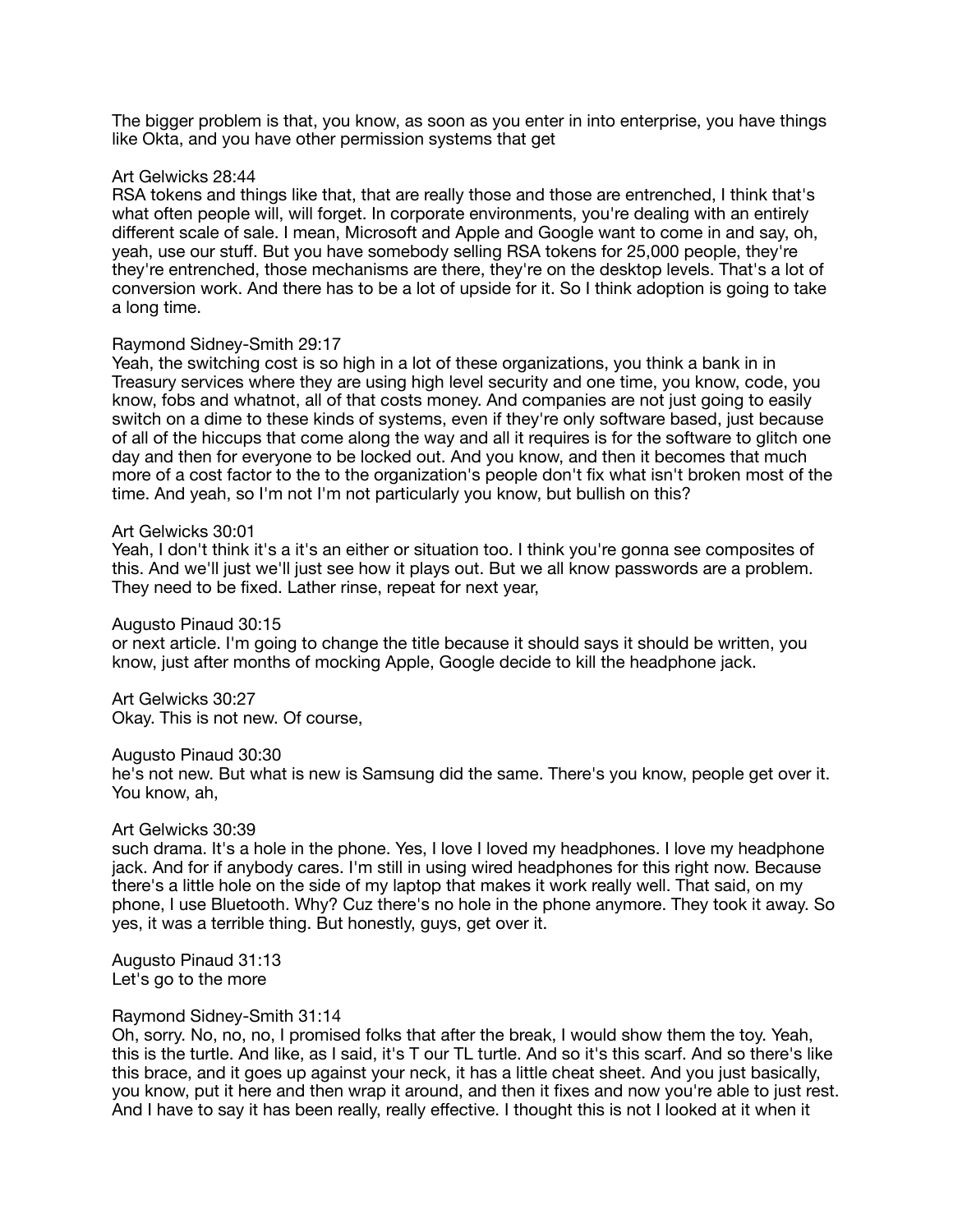came out of the box. And I thought this is not going to work. And remarkably though I was I've been really impressed with its ability to work, at least so far on a couple of trips. And so I just wanted to

#### Art Gelwicks 31:57

that's great. If it means you don't have to carry around something that looks like an inflatable toilet seat cover. I mean, come on.

### Raymond Sidney-Smith 32:03

Exactly. Right. Right and mines, mines pretty like the one that I have. That's like it's memory foam. It's really comfortable. But it's huge. So anyway, moving on to our next

## Augusto Pinaud 32:16

our next story, I am excited about it, it is Amazon working into a new Kindle with no couple bills and I we have been showing about eating and technology and devices and all that. But there is apparently two possible names for this. One is the Kindle scribble or the Kindle passage. What is exciting for me is and we will talk about remarkable in a bit and iPad and and we have talked about pen writing. I believe that Amazon finally taking the plunge, it is the one of the indications that we are getting very, very close to masses, or to mass adoption into the handwriting and ink devices and emails and all this. So I am very, very excited about this news.

Art Gelwicks 33:12 Might be the grumpy guy again.

Augusto Pinaud 33:14 You can always be the grumpy guy. Yeah,

## Art Gelwicks 33:16

I'm good at it. This is Amazon finally realizing that nobody wants to do productivity on a Kindle. Anybody who has ever tried to get a Kindle and tried to do anything productive on it has just did it for like 20 minutes and like forget this. They're great for videos. They're great for other you know, reading books and things like that. They may be good at E Ink. But Gousto you and I have talked about this ad nauseam on cross platform, there is a very fine threshold of good E Ink and terrible E Ink. And it's really easy to fall on that second side. And unfortunately, he'd say it Amazon's track record on this kind of stuff has not led me to believe that we are going to fall on the incredibly going

Augusto Pinaud 34:00

to be helpful and I'm writing my credit card. He's ready to order one just to test

#### Art Gelwicks 34:04

I would love I would love to be proven wrong on this one. But I'm not going to worry myself too much. I want to see the operating system though. I want to see what operating system they decide to go with and how they decide to handle this because we know Kindles run Android. So are they going to go buy an Android app company that does E Ink I could see somebody like a squid or a Niebo or something like that getting acquired by Amazon and then deploying that as the technology if they want to get in quick I don't know we'll see.

# Augusto Pinaud 34:38

But that but that's opens to a lot of great possibilities.

Art Gelwicks 34:43 If they want to do it right go ahead I'm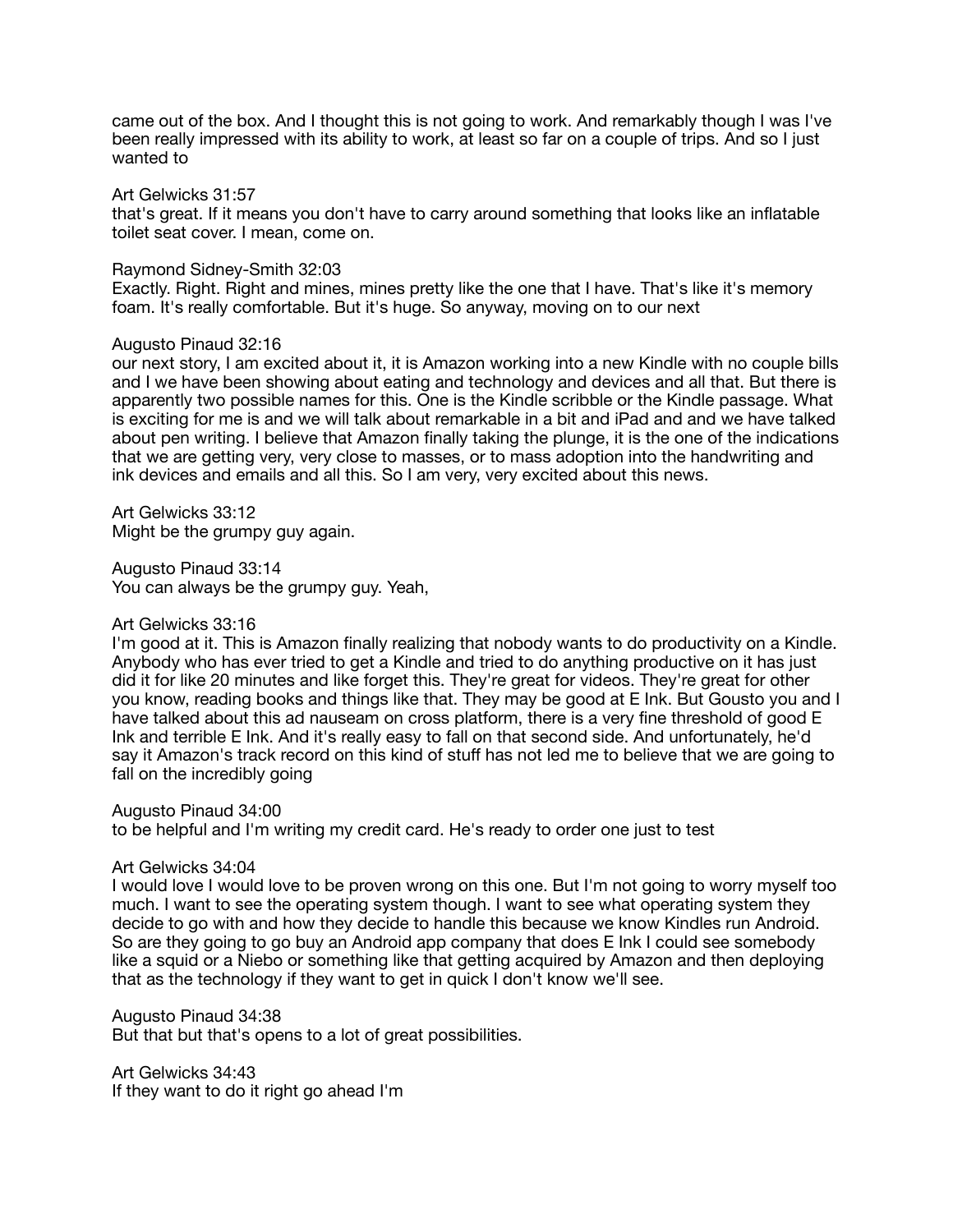Raymond Sidney-Smith 34:44 sorry. No, no who owns jot now remember, remember job from the PDA days? The palm day?

Art Gelwicks 34:53 Yeah, they're gonna they're gonna issue Kindles that only support graffiti.

Augusto Pinaud 34:58 I used to be very Fast

#### Art Gelwicks 35:01

I saw was I used to love it. I thought it was great. You know now kids, they would look at it and go wow, you could write hieroglyphics. Here's the thing, and I'm just gonna throw this out there Amazon if you're listening because I know you are when you bring out this Kindle for E inking, the screen must be a matte surface screen from day one do not make a glossy, make it a matte one.

Augusto Pinaud 35:26 Yes, I agree with you there.

#### Raymond Sidney-Smith 35:28

There are so many things here. One, I agree with you, our execution is going to be poor on this. Kindles are a one trick pony, you know, adding the audiobook functionality to it gave you a poor listening experience, you know, adding the the additional peripherals that they've done with it have been atrocious. I love my Kindle, right. But I do not want it to do anything other than displaying pages, as I read is a single purpose device for me. And it is for 99.9% of users. They don't want additional functionality. And quite honestly, when you try to do it, it's slow and clunky. So, you know, I have I've wanted the Kindle three G's, you know, the Kindle Touch three G's, you know, it has a built in browser, and, you know, internet access, you know, it's got a SIM card in there. Yeah, I mean, the the browser was terrible. And you know, it always stayed a beta feature. Yeah, it should have been listed as alpha, you know, but, you know, I enjoyed having the ability to bring new books, you know, I'm sitting on the tarmac, or sitting on a delay for a flight, I can just download another book and keep going. That's all really well. and wonderful things that facilitate the reading experience are great. Let me highlight and annotate my notes maybe more fluidly. But a continuing a completely different note taking experience just detracts from my overall reading enjoyment. So I just don't see this being a huge seller. One, it's not a feature that people are looking for. It's a it's a feature they want people to be, you know, they want to push into people's hands and say, Oh, look what we're doing. Not particularly interested in that myself. So we'll see what happens. I'm always open to being wrong. We'll see what happens. All right. Yeah, onto

#### Art Gelwicks 37:13

our Amazon's had just one thing, Amazon's had one job books, read the books, serve the books, that's good. I want to figure out who you have to take off at Amazon to wind up on the Kindle development team. Because that, to me sounds like a dead end area. God loves them. I think they're great. Keep going, guys, but sorry for this. So

#### Raymond Sidney-Smith 37:35

while they make these weird choices, you know, especially with the KDP. And I'm sure that all of this has thoughtful, you know people behind the choices, but from a consumer perspective, and also from a small business perspective, they just seem obtuse that they make some of these choices when when it comes from KDP. And then on the Kindle side, last week, we talked about the fact that Kindle decided to shut off on the Android your ability to purchase Kindle ebooks, you know, like, such ridiculousness over over petty squabbles between the, whether it's OEMs, or the operating systems, like, where's customer focus, like consumer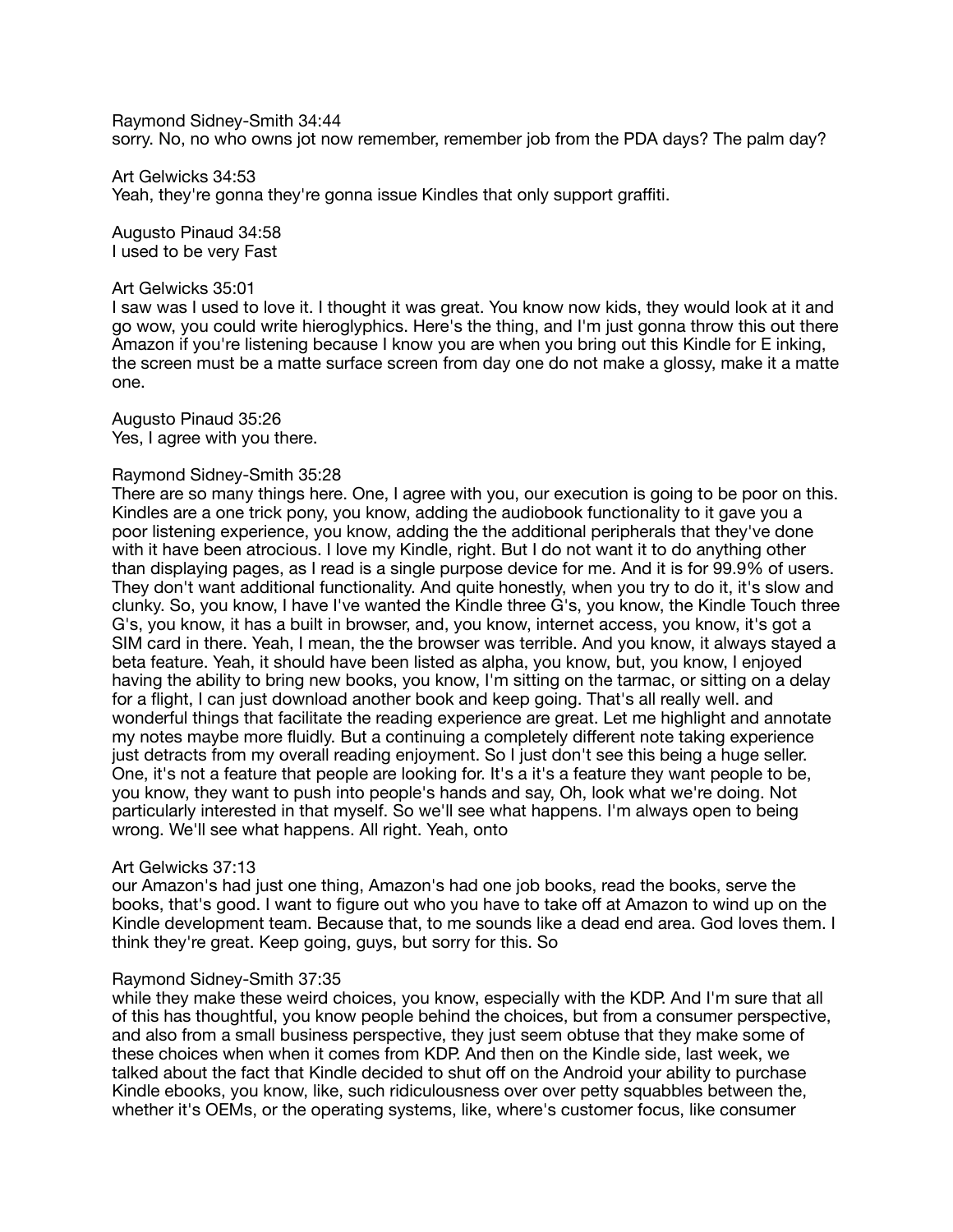focused, like you should be focused on making my experience pleasurable, not anything else. And now that I have to go to a different device in order to buy a Kindle, when I'm sitting on my phone in the Kindle app, just seems such a weird, wrong feeling to the to the consumer. And that that's where I feel like, okay, I see these changes happening in KDP. I see these, for those of you who are not aware KDP is the Kindle Direct Publishing platform for people who are publishing materials onto Kindle magazines, books, and so on and so forth. And I just, I see those changes, and I'm like, what's going on behind the scenes there, guys, and gals and others, you know, it's just really, really weird. Okay, so onto our next story.

### Augusto Pinaud 38:59

Well, our next story is an apple pattern that suggests that the future of the iPad could transform into a MacOS style. So I was reading the article and thinking on what the Chromebook was Android do that is very interesting. That will be an interesting thing to be able to put, connect the key word, connect the mouse and get a more Mac, especially now that the high end at least all the iPads are sharing the same structure that a Mac does. So that may be interesting. Hopefully, Apple learn something out of Google from this experience.

### Art Gelwicks 39:36

Okay, this is Apple decks. Just delayed I will be awesome to this. This is apple decks. Samsung's already there. Welcome to the party, guys.

Unknown 39:47 What up?

### Art Gelwicks 39:48

I can't figure it out either. So nobody's gonna figure it out. No. I've got I mean, I like I love the idea. I mean, the Apple has been pushing this idea of an iPad being a laptop placement forever. I think it's a great idea. There's a lot and especially the hardware has gotten to the point now where it is fully, fully capable with the new chips and everything, no question about it. It's about time that their operating system in the software catches up with that, and takes advantage of that, that platform that they've spent so much time developing.

# Raymond Sidney-Smith 40:21

On the heels of what you're talking about, though, aren't, you know, one of the things that I'm noticing, as Apple continues to develop is that they're bringing more of the iPad features to the Mac OS operating system. And, and now this patent is kind of, oh, well, we're bringing more Mac OS to the iPad. And I have a little bit of, of a feeling of contradictory thought here. And one is that it's just Apple, making both operating systems a little bit more integrated, which makes a lot of sense. The other is that they may just be tossing people off the trail. Because you know, Apple is want to do that, where they're, they're one they want to basically protect themselves, and nobody else does, what they're what they're doing. But the other is that they're just throwing people off their scent, because they're going more and more that what they have done so far is putting more of the of the iPad OS and iOS features into the Mac OS environment. And I believe they will continue to do that. And so for them to go the opposite direction seems a little bit weird, especially since it's not a particularly good experience to take the desktop operating system and put it on to the mobile experience, even on the largest of the of the iPads, the iPad Pros, I think I think a lot of those features become diluted and a little bit more cumbersome to use. This really

# Art Gelwicks 41:33

has the same vibe to me that Android and Chrome OS, Chrome OS battle each other, wanting one wanting to be the other, you hear the arguments, I want a Chrome OS tablet, I'd love to have a Chrome OS phone, I wouldn't good proper iOS or Android laptop, everybody's trying to be what the other one is. And when it's the same company doing it on both sides of the fence,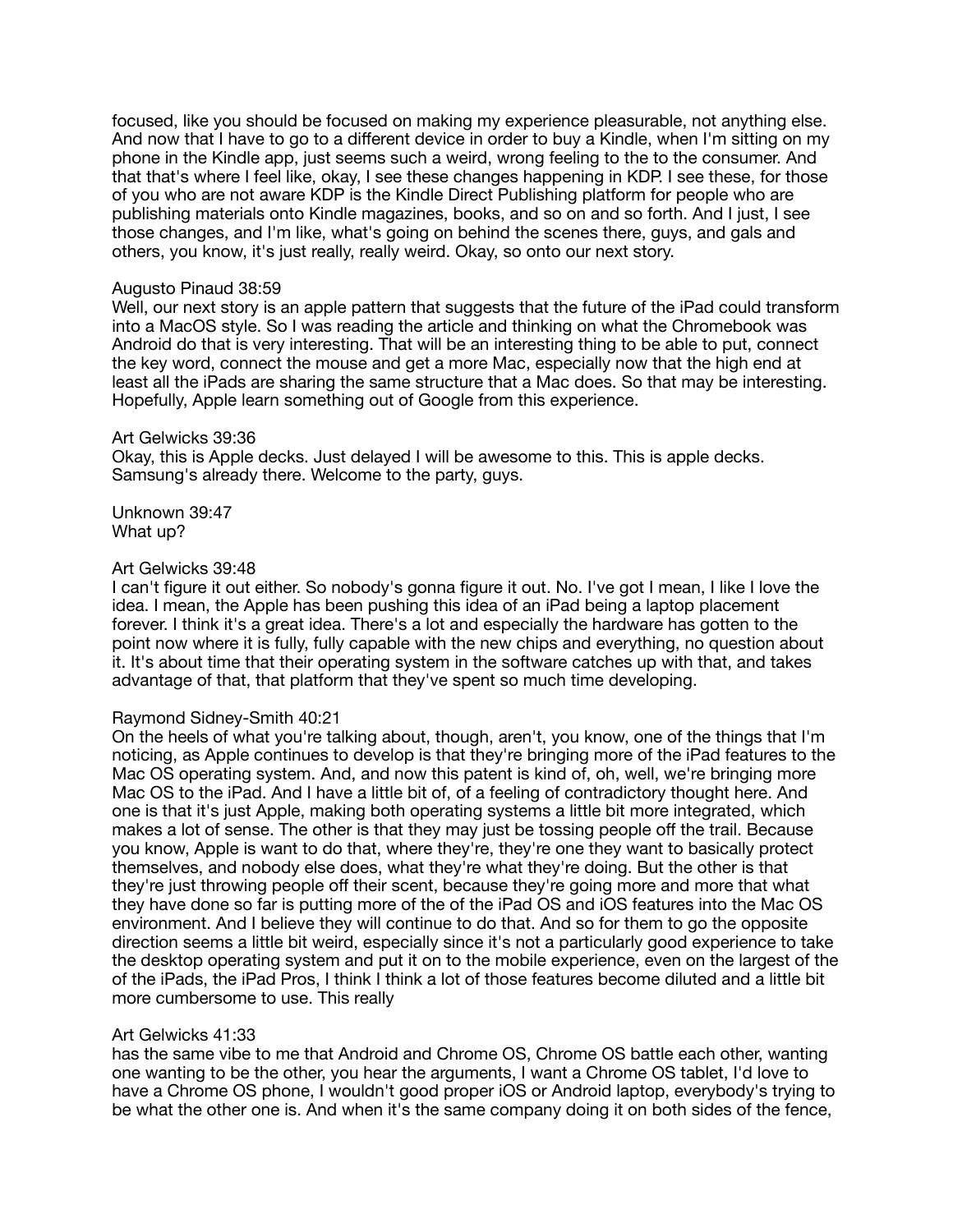they just they seem to struggle, Microsoft had the same challenges too. So I'm curious to see what Apple does with this, because they have to consume some of their own sales to make this type of thing happen. Somebody was going to buy a Mac, you know, a MacBook may not do that. Now, if they've got a high end iPad Pro, and they have the right accessories, why would they go make that other purchase? So I'm sure in the long run, they're not going to lose any money from it. But

## Raymond Sidney-Smith 42:23

yeah, we talked about the 2018 2019. Fuchsia, and, you know, and so we have fuchsia, now in the in the mean, flooding in the world, we have, we have them on the nest hubs, you know, they're running, you know, a bunch of nest devices. And yet, we have not seen the bridge between Android and Chrome OS, you know, slim at all. I mean, when we get to Google IO, you can see that they've taken phone hub as the solution for bridging the gap, as opposed to utilizing the Android app based ecosystem to synchronize your application. So there must be some, you know, difficulty in terms of infrastructure to make that all happen. Microsoft has been slow with Windows bringing more and more of the Android apps to the desktop. So you know, like, this is a real challenge for everyone. And there is no I think right solution for everyone. But the operating system, developers need to come to some happy medium across the board in terms of how this is all going to work out for everybody. All right, so we have reached the end of our tech stories. And we're moving right into our business and finance segment. Good. So you want to run through those really quickly. And then we'll get into our featured story this week.

### Augusto Pinaud 43:33

Yeah, this week, we have really one news. And here's the remarkable raise around a funding of a \$1 billion valuation after they sold the device number 1 million. And remarkable is doing very well on what they wanted to do. I still don't like the fact that they're completely closed. I think you need to belong to Google store or Apple Store. I don't care which side of the fence but I want the apps, I want the opportunity to integrate with my other technologies, you know, and as we discussed in cross platform, buying a bucket that doesn't connect with anything is not going to be a device that I am interested in.

#### Raymond Sidney-Smith 44:15

I'll play devil's advocate here, though, just for the fun of it, which is to say that, you know, this is a I forget if they're Finnish or if they're Swedish, but they're they're basically adhering to, I think a good kind of GDPR compliant perspective, which is, let's not put anything in either of the app stores, that's going to cause us to have to deal with any of those issues that they're currently dealing with right now. And by being exclusive in that space. And I mean, exclusionary not exclusive as being the only one by being exclusionary in that space. They're actually shielding themselves for growth. And we can see that it's happened because there are lots of privacy conscious folks out there. And or even if they're, even if it's privacy Get her right. There's a lot of people out there, oh, I'm privacy conscious I want I care about data privacy, I do care about data security. Remember, you know, the average lifespan of human beings like 80 something years, right? Maybe a little bit less than that. But you know, whatever. Your data privacy, as much as I care about cybersecurity, data security, privacy, and so and so forth, we all have to take some calculated risks as as it comes to these things. And a lot of people present themselves as being more privacy secure than they really are or privacy aware than they are. And so I think, I think they're, they're dancing on a fine line, and doing it pretty well. So far, I have a lot of clients who have now bought remarkable tablets, and are pretty damn pleased with the experience, I still want connectivity to Evernote, as you can imagine, you know, but I don't think they're going to do it, right. Like they're much more inclined to use their own silo have these integrations that you pay for through their Kinect subscription, and they're gonna make their money right off a very exclusive group of people. And you could, you know, you got a million tablets with people spending, you know, several \$100 on that plus the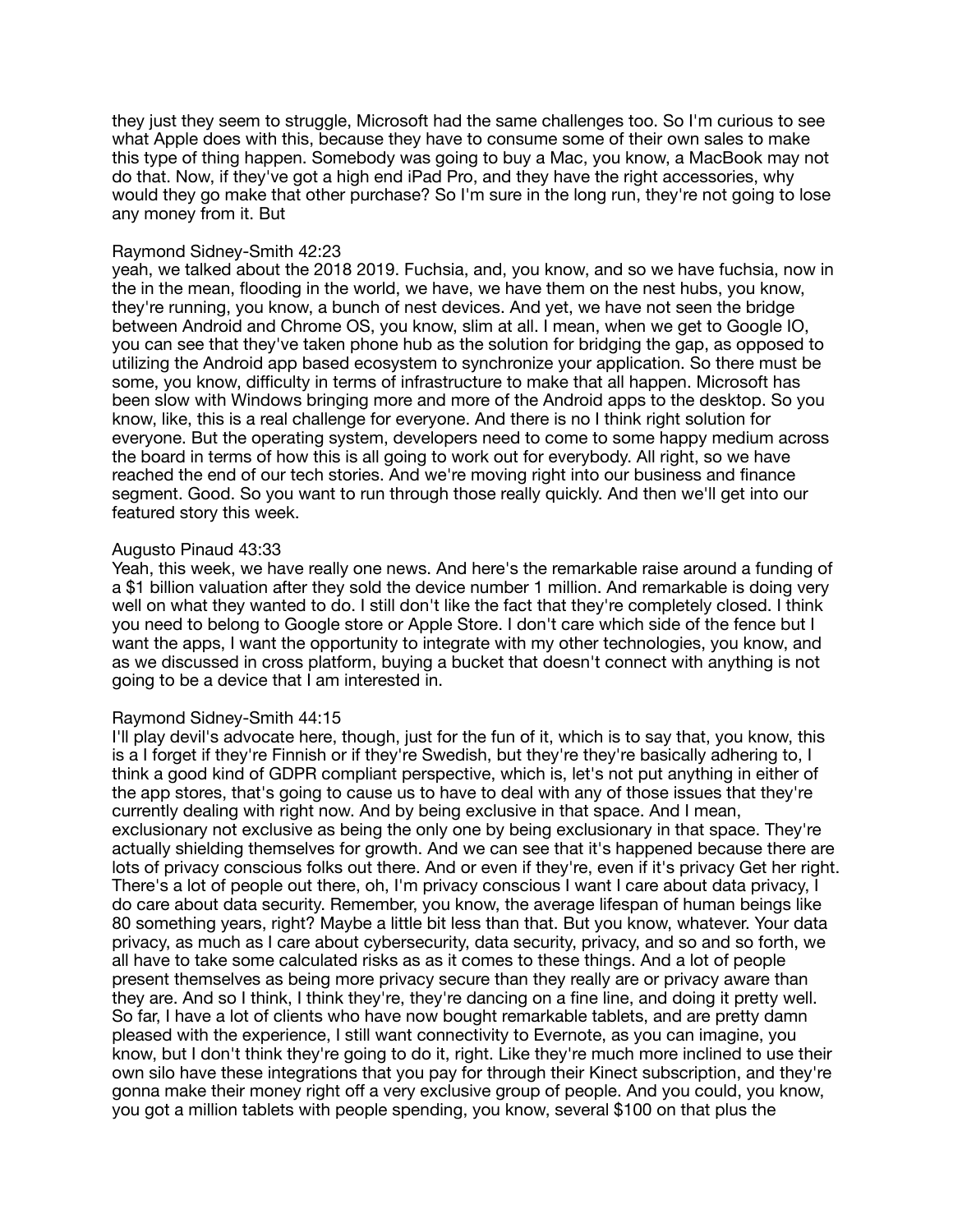peripherals that they provide. And then this \$10, or whatever, a month subscription plan on top of that for the Connect service. So they're going to do just fine in that niche that they don't need to pander to the larger audience. And that's my, that's my devil's advocate view here. I'm curious if it'll pan out for them. But this new round of funding, bringing them up to a \$1 billion valuation is a pretty strong indication that they're on the right track.

### Art Gelwicks 46:31

Yeah, I think you're on target with that. This is the type of product that has a built in audience to it. It has a specific use case. And they're not trying to be everything to everybody. So that means that they don't have to worry about all backward compatibility, cross compatibility, things like that, if you want to break the bonds of the ecosystem, you're gonna pay to do it. So I look at something like the remarkable it's going to be another product that probably has a lifespan probably does well for for a period of time. But at some point, somebody's going to it's going to hit that threshold, we see this all the time, it's going to hit a threshold of adoption, where enough have sold, where other companies will now try to come in into that exact same space, try to undercut and that to me will be the defining factor as to whether or not remarkable can survive over time is can they handle competition, because for all intents and purposes, they really don't have any competition in this particular space right now?

### Raymond Sidney-Smith 47:34

Absolutely. Okay. On from our business and finance segment to our featured story this week, which is just a bunch of stories mash together, because Google IO, as I noted, at the top of the show happened, which is their developer conference, they had two keynotes. The first keynote was more generalized for the general population, their second keynote was very focused on developers. So if you don't know what Kotler is, or you know, any of the other application programming languages that are out there, your eyes would glaze over during such a keynote. But we're going to cover the highlights that we kind of thought of, you know, and pointed out kind of jumped out to us during Google IO. And and we'll kind of go from there. What were your biggest takeaways from Google I O this year, other than the fact that there was a live audience in the amphitheater, which is really nice.

#### Augusto Pinaud 48:24

You know, what I what for me was, was, you know, Google is, to a certain extent, follow the apple playbook. And we can argue there is a Samsung one, but it's, you know, at the end doesn't matter. They are trying to make you understand that if you buy Google, your phone, your tablet, your machine, you will be able to play simpatico. And that's something that Apple start and I have always said, it is incredibly powerful, it is incredible powerful, that I grab an iPad, or I grab my Mac, or I grab a phone, and everything is there, and everything is easy, and everything is friendly. And that seems to be a theme that they pick into this year. Okay, we are going to try to really integrate that. And Samsung did it in a great way. And, you know, if you grab their laptop, or their tablet or their phone, you get all that Samsung ecosystem. So that for me, is the good news of the event.

#### Raymond Sidney-Smith 49:31

The only umbrage I take with that statement of Gousto is that if you pick up a Samsung device, and you pick up another Samsung device, and you pick up another Samsung device, they all look the same. They all feel the same. And did anybody see that pixel tablet? That thing with the big white bezels? Like,

### Art Gelwicks 49:47

oh, I was gonna stinking, don't even get me started on that thing. We'll come to it. Because I had a very visceral reaction when I saw that. So I think white bezels My reaction to all this was, you know, the vaunted Google innovation. My first reaction was, huh, I just, I just completely yawn. I'm sorry, I know, it sounded like a yak. But it bored me out of my mind. The only things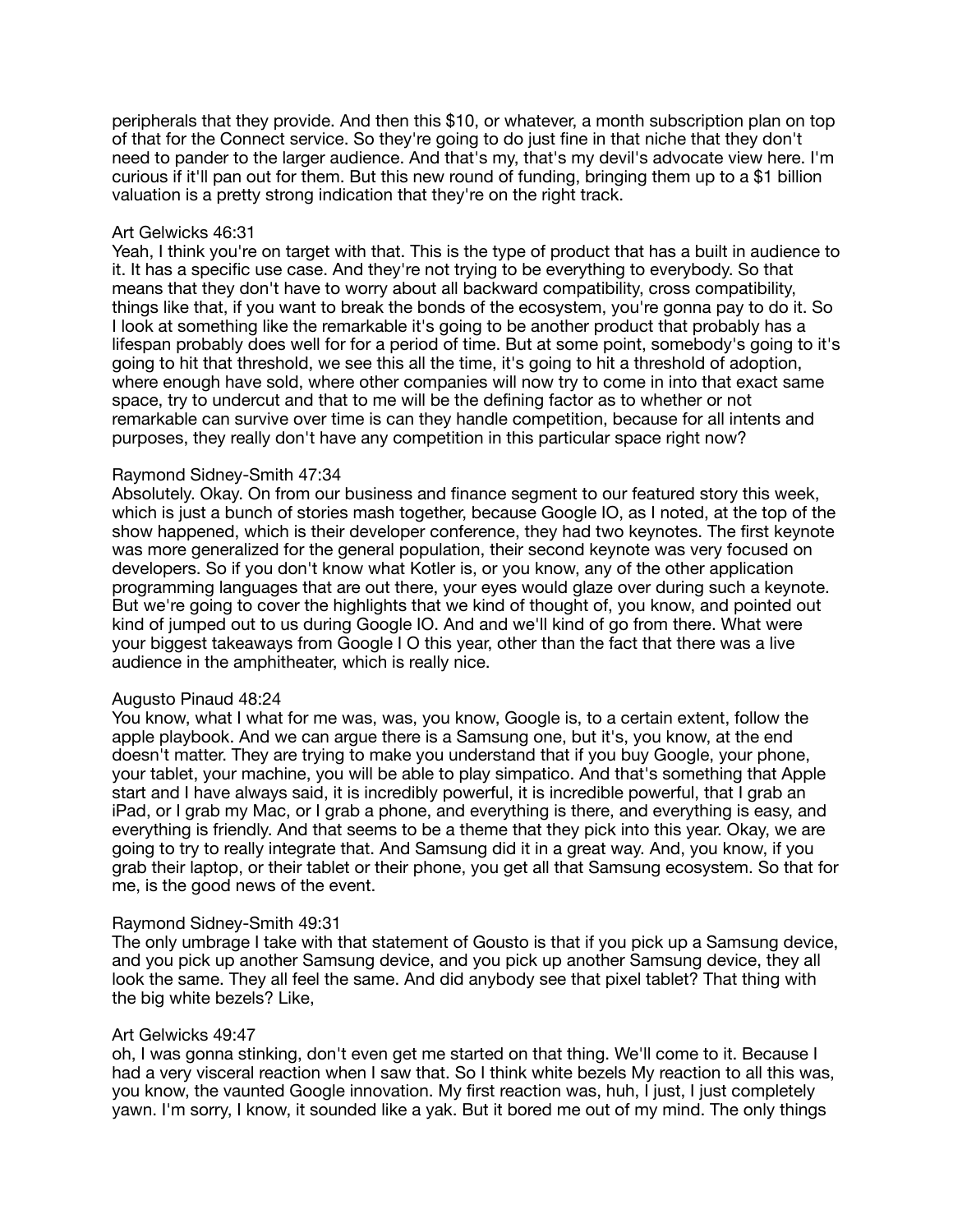that were remotely innovative, we saw we got a tiny sneak peek of the pixel sevens. And that's fine. But even that didn't didn't break any new ground for me. We saw the watch. Okay, I've seen it before. I literally, I think we've seen it before. I don't think they'll admit to it. But I think we have, I was disappointed. And I don't say that often about Google. I mean, I'm always I'm a bit of a fanboy. But I think this kind of felt like them mailing it in. And it's not even so much about the hardware is the fact that a lot of the stuff was, you'll see it later, you'll see it in the fall, it's come later on, it's there wasn't a lot of meat to this. And the things that they did put out on the table were either they should have had them already, or giant white bezel. So it's like the heck is this.

# Raymond Sidney-Smith 51:12

So I'll give them a little bit of deference only for the fact that a lot of what they wanted to do has been stymied by the pandemic and supply chain issues. So I can absolutely see that they wanted probably to get out the gate with all of these devices at this event, they probably wanted to put out some new nest hardware as well. But they could not because of not being able to get access to chips and some of the other parts or give them like 2% deference. The rest of it, I have to I have to agree art, it was a snooze fest. I mean, like the the performative quality to them on stage, maybe it was just the energy from the lack of a room and being in an amphitheater, and you could kind of see that they were outdoors, and there's a little bit of wind going on, and it wasn't perfect. Man, I just and like I love the diversity on stage, just like with Samsung, you know, they really worked on on bringing a diverse set of people to present the material, you know, wasn't the same old faces, these are bringing the actual project product managers and people who were there heading up these divisions to be able to talk about their products. I expected some dynamism. And it was just tough, right. And so I watched the full length version. And then I watched the the 18 Minute cut that I think the verge did, or whatever else. I was like, Oh, I got to put the verge cut on on to x just to be able to not fall asleep. So you know, it just needed a little bit more energy.

# Augusto Pinaud 52:35

But I'm going to say that Samsung has been getting better and better and better. But it because if we go to the Samsung events, maybe four or five events back, okay, I remember having the same reaction was like, you know, I watch it and open my eyes like this, I could end up and like you said The Verge 18 minute thing was too long. So I want to give them a pass on that one. And I hope that with the changes they're trying to implement, they're going to also improve over time because it was a different shell it was, again, it was they pull the Samsung playbook and try to copy the show. And well, that's when you can when you copy the show,

#### Art Gelwicks 53:23

you could tell that this was the first time that they had tried to introduce the concept of an ecosystem. They the product line is set up to do that. Now they're thinking the only thing they're missing is a computer. But you The analogy I came to in my head is if you imagine back in high school or back in school picking teams for dodgeball. Apple and Samsung are the two first picked. They're polish. They're good. There's I'm sorry, but Google's the kid who's standing against the wall last picked. I mean, he showed up to play who showed up to play you're just going to all we got Google. Okay. That's that's kind of the vibe. You're right. Right. i It felt flat. It felt it just they really needed to step it up. And I'm hoping they take lessons from what they've done. And the reaction that I've seen across the board from people and say, Okay, maybe we need to pump this up a notch.

### Augusto Pinaud 54:21

And I think they will and I think I'm not that Google guide so but he's it is difficult when you begin I remember when Apple beginning to grading like that. People make fun of Apple wants to travel this and I was like, Oh, this is so cool. Well,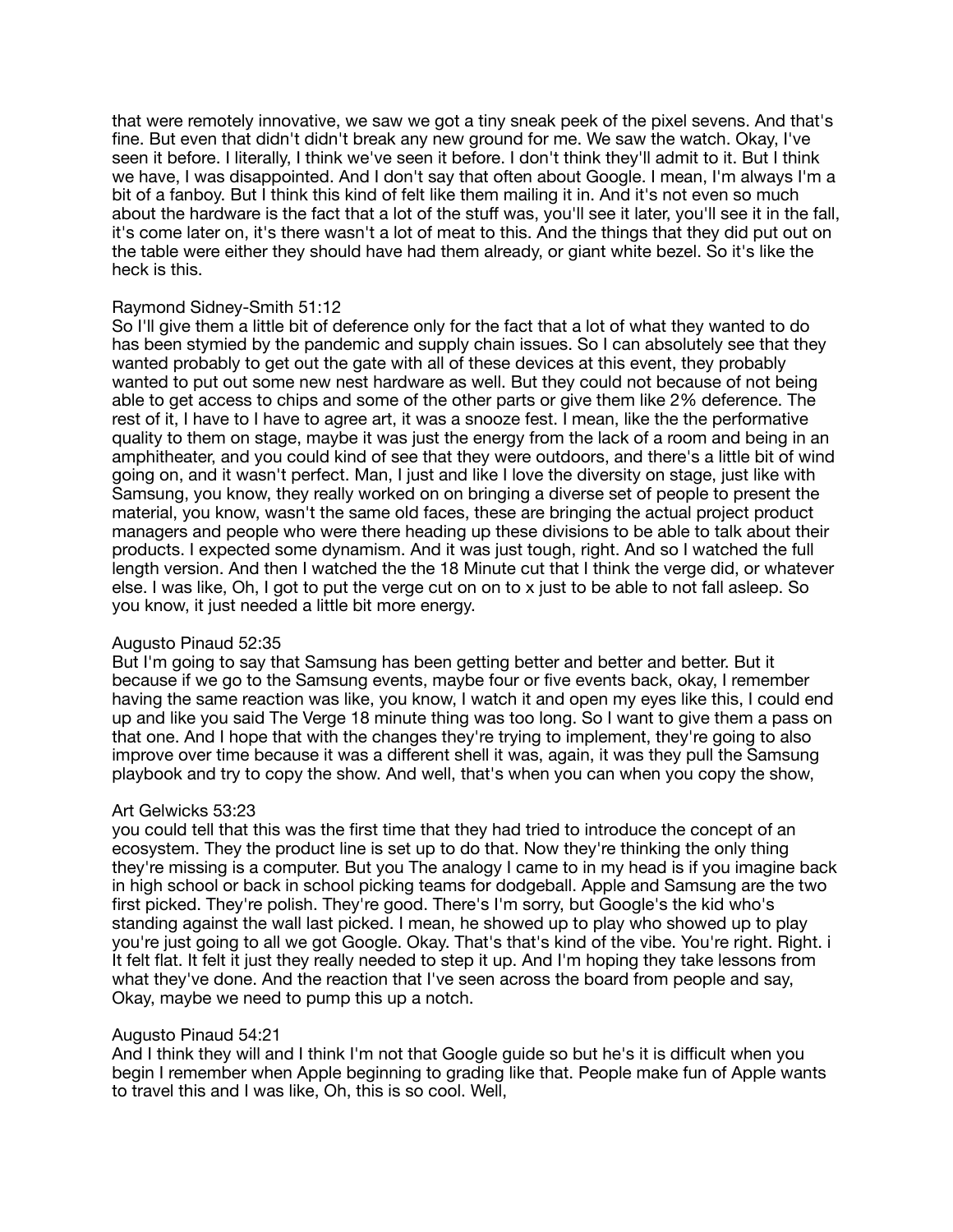Art Gelwicks 54:39 you mean you're taking a headphone jack out? No,

Augusto Pinaud 54:41 it was or not including the power of break. Oh, there

Art Gelwicks 54:47 you go. Even better. But,

### Augusto Pinaud 54:49

but the reality is the concept. It's moving in the right direction. The show was terrible. But what they try If you take the show away, what they are trying to do and the change they're trying to implement, I think it's going to be great for Samsung and great for Apple. Because the moment everybody tries to integrate, everybody will need to raise because now we're going to have a creative battle on how we make this better, instead of what we have been having over the years,

# Art Gelwicks 55:24

well, and I think you're right on this, and I will reserve some of my criticism for Google for this. They are now the third player in this mix, officially, they've always been a kind of also ran, hey, we kind of have something here. Now they want a seat at the table, they're they're part of the one to three thing, you know, they've got the watch, they've got the phone, they've got the laptop, they've got all the pieces to be a viable option. Whether they're an equal option is an entirely different conversation. But they are a viable option. They have a seat at the table now. So the question is, can they take that and drive that further, without taking off Samsung, I'll be curious to see that. There's a

# Raymond Sidney-Smith 56:09

number of things that I wanted to just kind of point out here, and I'll stop, you know, shitting on Google here, what they shouldn't shouldn't do. But I will note that there was a very clear lack of talking about Chrome and talking about Chrome OS in the entire keynote. And they knew that they couldn't really talk about those things, because they do have to mediate their conversation between who Google is, Google is a data company that sells ads. And, and then on top of that, they have this front end, kind of very, you know, pleasure seeking, consumer friendly, you know, pixel and nest brand that they are pushing in front of the audience. And, you know, there are those of us who who love it. I'm a Google Small Business Advisor. I'm a Google Chrome product expert, I love Google. But I'm not unwilling to challenge them on on things. And as a chrome product expert, I was really, you know, kind of annoyed, because they've done a lot of really amazing things with Chrome this year. And they chose to take give it a backseat. But I also recognize that they're actually trying to, to, it's a bit palliative to their OEMs, right, because if they go out there, and they've got all this hardware that they're putting out there, those are competition there with their partners. So they need to make sure that they balance that out really, really well. So I understand where they're coming from, it doesn't make me as a consumer, less frustrated with the snooze fest, because it could have been a lot more dynamic. And a lot of what they talked about, though, even from the general keynote stage, were like, lots of under the hood, things that I think could have been just better presented. You know, it's like last IO where they were, you know, with him talking to Pluto, you know, it's just like, we're talking about lambda. And like, just come on, you have an entire team of people who could just make this more fun. Like Google's whole premise is to be fun, right? You've got, you know, like, you've got the whole Googleplex and the fun concept, and then you get up there and you do the most unfun things, you know, and so I just really, I want Google to do better in this regard. And so I just

Art Gelwicks 58:21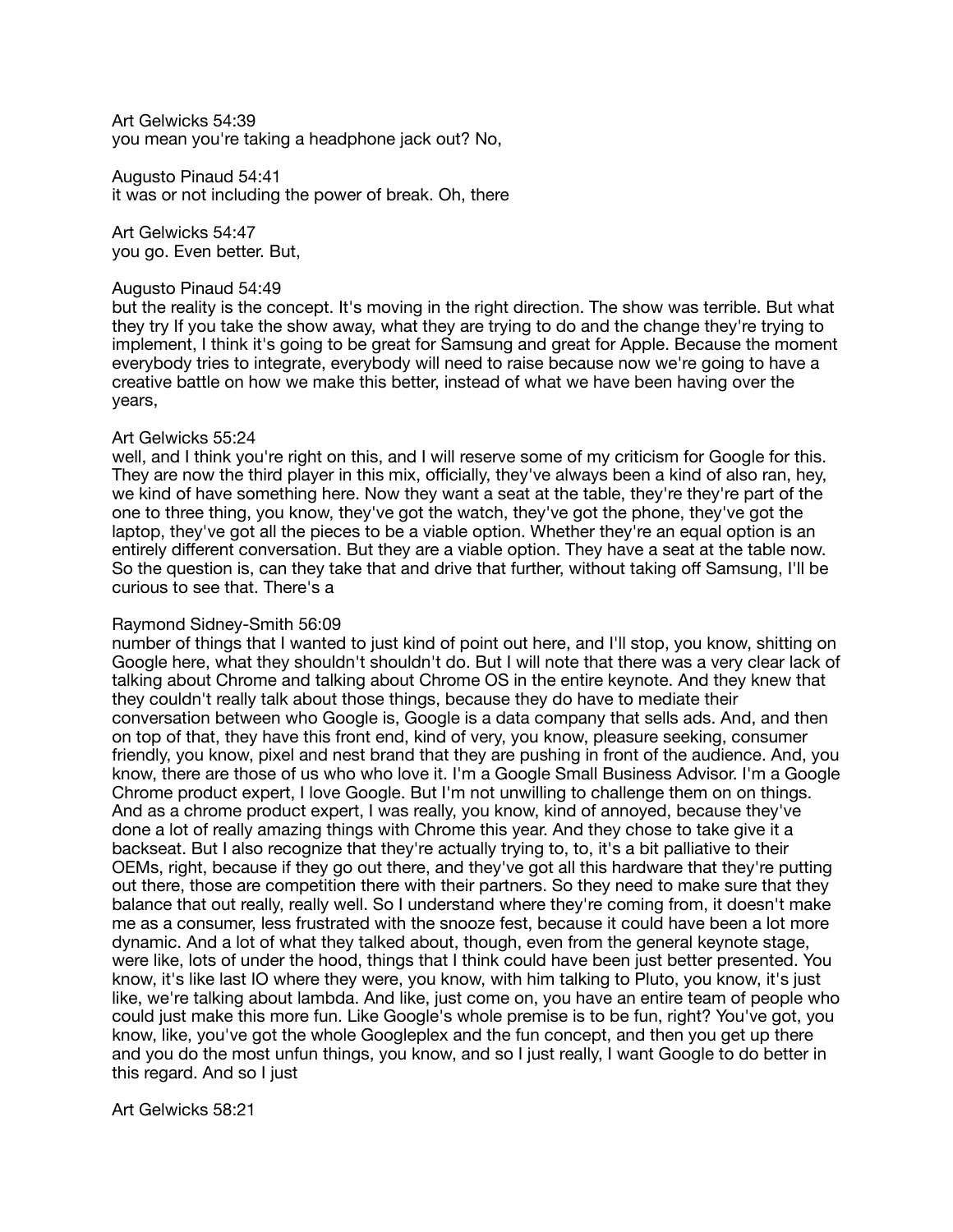realized it felt like a Microsoft hardware launch event. It really did. And I know that I'm sorry, guys, I know that's a shot. But it's it felt like an early days Microsoft hardware launch event, and specifically, because of what you're saying, though, Ray, tiptoeing around there, OEMs not wanting to upset, you know, their primary income sources. You got to play both sides of the fence on that. So,

#### Augusto Pinaud 58:48

yeah, well, maybe that's the cherry they're trying to take him or not take Apple or Samsung, but Microsoft chair, who does?

#### Raymond Sidney-Smith 58:55

The fun not gonna be difficult to nowadays? I mean, you know, but so, so let's talk about highlights. What's the most important thing that came out of Google IO for you, and then we can we can kind of talk about any final pieces as we come come to a close here. So I'm gonna I'm gonna go first, just because I want to, I want to talk about this, which is the pixel watch. I'm I'm so glad that they finally announced it. I'm also slightly annoyed that it's going to be a while yet before we actually see it. And but I was I was really pleased with the announcement. One is that it's now real, right? Because it hasn't been only rumor, rumor, rumor and lots of rumor mill, it's great to actually see the device on stage on people's wrists, which means that they have these these devices in some level of of test manufacturing. And the things that really stood out for me was the tight integration of the pixel brand within the watch. And again, I just cannot highly criticize Samsung enough for sticking me with Bixby and and not giving me access to my own Google data through through the assistant. And so that, you know, I want to be able to say, hey, gee, and go from there, I do not like being locked into an ecosystem, when I've paid you several \$100, to put something on my wrist that you're collecting all of this data about, and, and I just, it really frustrates me. So I know, they said, there, it's coming, it's coming, it's coming. But you've been telling me it's coming for a little too long. You know, I had, I had a Google Assistant, built into my Huawei Watch back in whatever, you know, ancient times. So it's not like it can't be done, I will know, the Google Maps offline feature in the pixel watch, really entices me being able to disconnect, you know, from your phone and continue to get the directions on your watch as you're traveling. That's a real seller. For me, I think that's a really great feature. I know, it's available already in certain parts of the ecosystem within Where is but this was, it was a really nice kind of highlight Google Home integration and being able to access and control your devices with a much more streamlined perspective. And then finally, like, you know, the 10,000 pound gorilla in the room, which is Fitbit and saying, Hey, we're gonna start integrating Fitbit into our device. Because it makes so much sense. Google owns Fitbit, they have this, you know, this kind of veil between the two brands. And I see this as the first step toward integrating those pieces. And understanding that Fitbit owners when they first bought them, were very upset that you know, they were going to somehow be inculcated in the Google world, they needed to ameliorate them over time. And now they have, you know, I've got several fits around here. I've used Fitbit Fitbit for many years. But you know, in deference to Google Fit, I've just stopped using the Fitbit. But you know, the lots of different Fitbit devices out there. And they need to start integrating them under the pixel and the nest brand. And this is that first chink in the dike, where they are starting to show that they can do this and make it and make it seamless for the users. I'm really looking forward to the Apple Watch. And I will absolutely be getting one as soon as they announced it. And this Samsung Galaxy watch four will will be going on eBay. Do you want to call him

#### Augusto Pinaud 1:02:12

out on that? For the record that he said he's looking forward to the Apple Watch? It'd be really, really

Art Gelwicks 1:02:20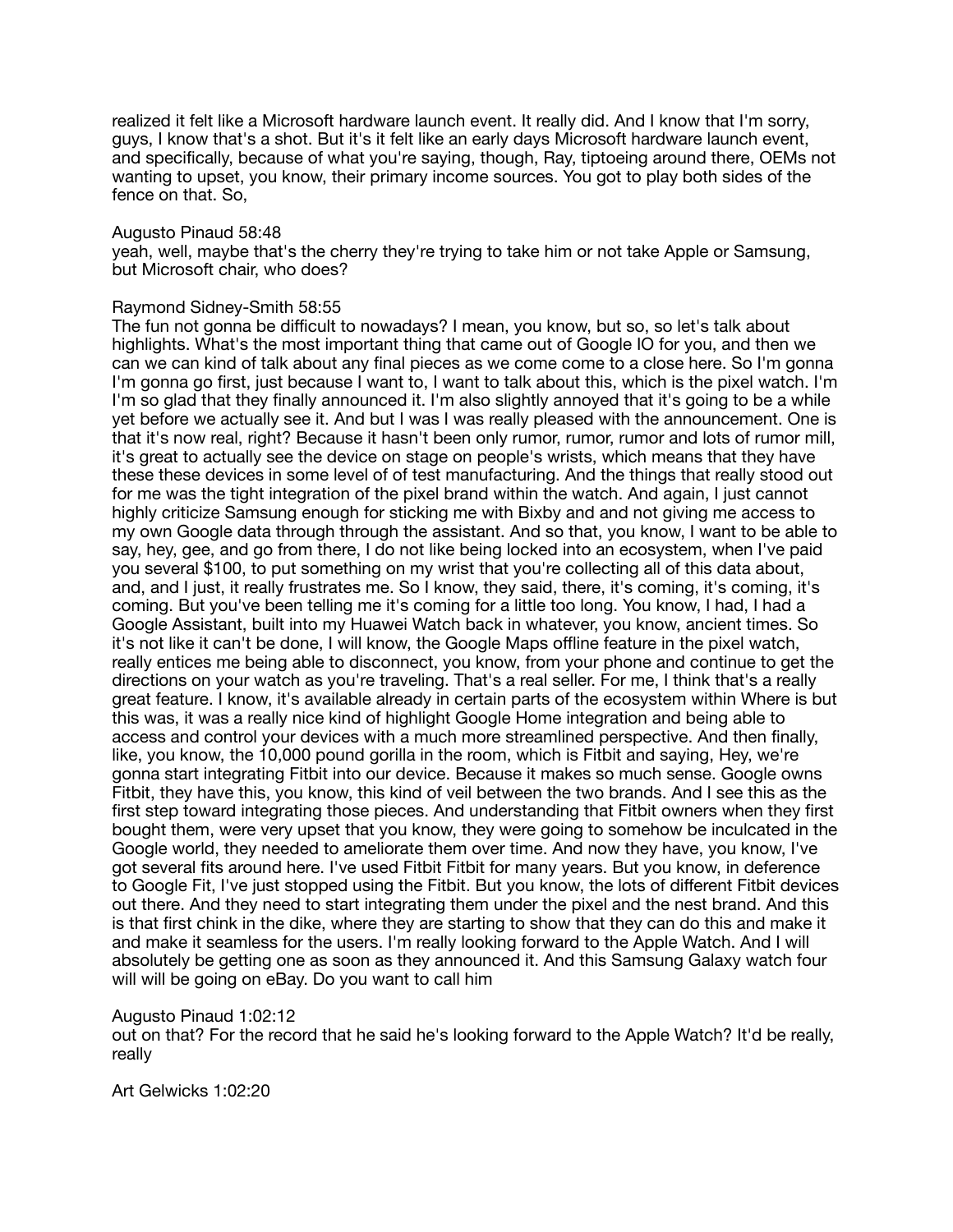the Freudian slip, we're not letting you off the hook with that. Okay, so so I'm going to jump on. Yeah, well, uh, Gousto does his happy dance on camera, I'm going to jump on the other side of this fence. The pixel watch, there is nothing compelling me to buy that. Now I have a galaxy watch. Is it the perfect device? Absolutely not. It has all kinds of issues. However, that pixel watch is a design that's been out for three years, four years, it looks exactly like an old Galaxy active. It's using a chip from 2018. There is there is nothing from a design. Well, believe me, it's okay. It is not something I am impressed with by any stretch to me this with all the time and all the talk that's been about this. This is literally them showing up with like a C minus paper. Um,

## Raymond Sidney-Smith 1:03:17

yeah, but then again, but again, you have a Samsung phone, you have a Samsung watch, they integrate really well together. I do not have that experience, right. I've got I've got Pixel phones, and carrying them between the Samsung and the pixel.

### Art Gelwicks 1:03:31

Oh, I had I had a Samsung with a pixel for a while. And you're right. It wasn't perfect. And partially, the problem I had before is because it was Tizen tagged with Android. Now, that's not the underlying case. Now there is equity of operating system, which means is the pixel watch superior to a fossil watch. Because a fossil watch is much more stylish, and we have to admit that watches are as much a fashion accessory as they are a functional device. I just think yeah, this is their one Oh, version. Great. I'm glad you got it out in the market. You better step it up for two. Yeah,

### Raymond Sidney-Smith 1:04:14

I'm really I'm hoping the processor is better notwithstanding though they've made lots of optimizations to where OS I imagine that if I had were less on my original Huawei Watch, you know, it would probably run pretty well. You know, like that was a the the functionality of Wero s within really great hardware, I think would be would be fine today. The I think you're right. It is a classic design, so to speak. But yeah, but they weren't gonna go they weren't gonna go after Apple's design aesthetic. And I think it's actually makes a lot of sense for it to be that I'm mostly concerned about that dome shape on like, how do you put a screen protector on that I have a screen protector on my Samsung. Watch. I'm a little bit concerned about that, so we have to figure that piece out. And that ginormous crown? Like, yeah,

# Art Gelwicks 1:05:07

that's I, I've had analog watches where that's been a problem. And I worry that about that crown,

#### Raymond Sidney-Smith 1:05:14

yeah, I'm worried I'm gonna knock it off or something like that, but we'll we'll see. But I'm willing to test it out and, and give it give it a go purely because if it has the same kind of pixel launcher, type, you know, selective features that are available to me connected to the Pixel phone, I'm, I'm much more inclined to to have that kind of seamless integration between the two. So I'm willing to give them the benefit of the doubt. But you know, if it's, if it's not going to be a great watch in the in gen one, then they've got to be really concerned about whether people will be willing to buy into gen two.

#### Art Gelwicks 1:05:46

I think. And this is something I've always speculated Google needed to bring up the Google pocket watch. Four times the screen size, it slips in the little pocket on the jeans, huge battery in it, it's got your Wi Fi, it's got your LTE, you got plenty of space there. You can put your hand or your assistant in it. Why does it have to be strapped to your wrist?

Raymond Sidney-Smith 1:06:08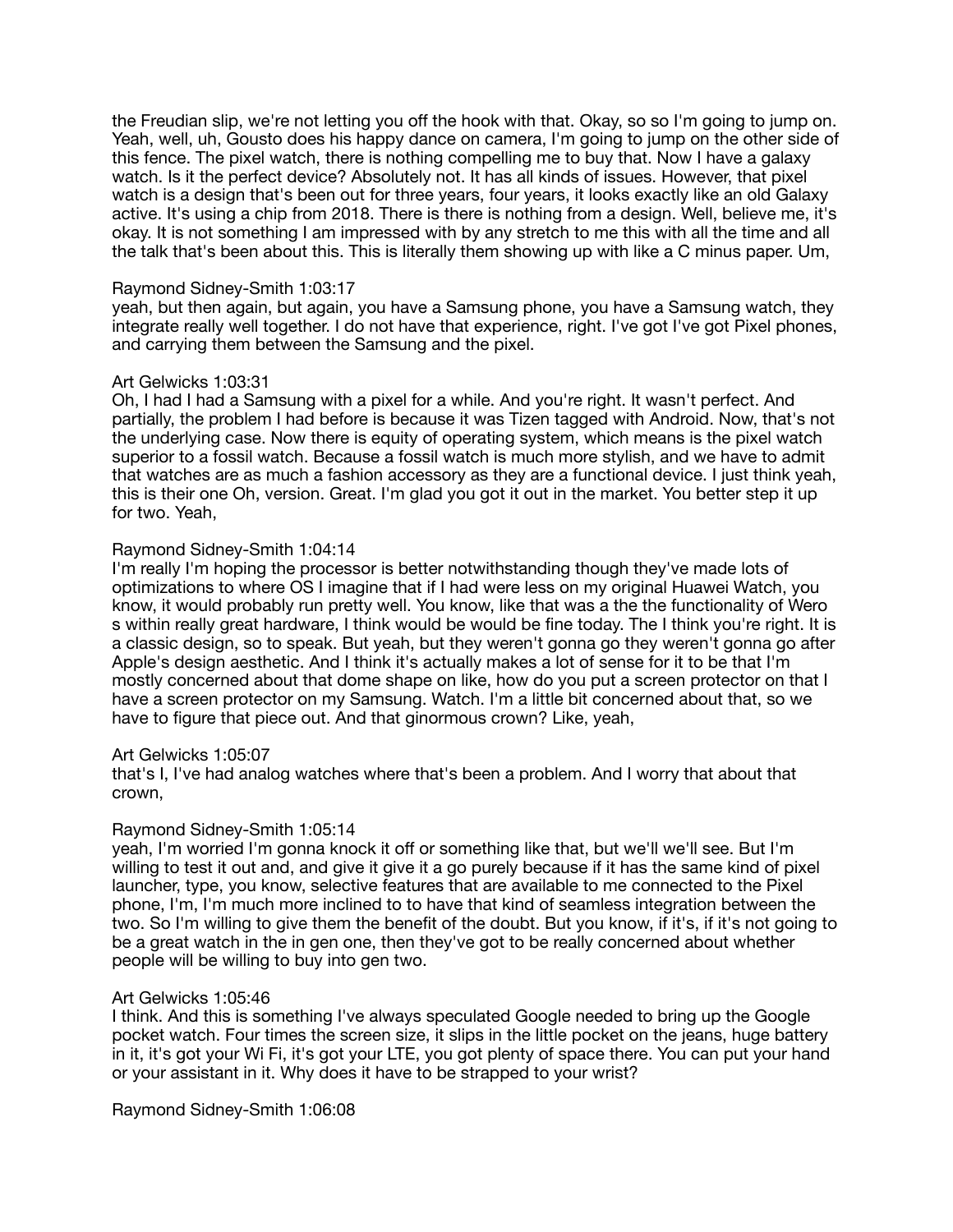And then they can then in the Google store, they can add a top hat and cane?

Art Gelwicks 1:06:11 Exactly why not? It can be sponsored by Mr. Peanut. Yeah.

Raymond Sidney-Smith 1:06:16 All right. Well, what what was the biggest highlight for you in the show?

#### Art Gelwicks 1:06:21

Oh, it I struggled a little bit. I did like seeing the new pixel seven physical design. To me, it's very reminiscent of all admitted the original iPhone, that nice curvy edge to it, that big old bar on the back where the cameras are. That's nice. That's become the signature aesthetic for Google with those phones. We won't see anything else about those until they start leaking it probably mid summer

Raymond Sidney-Smith 1:06:47 bugs for them?

#### Art Gelwicks 1:06:48

It does it does. It makes you can look at that phone. And this is again, the type of thing that Google finally did right with the phones is you can look at it from the back when somebody else is using it. No, that's a pixel saying what you have with an apple, you know, that's an apple, or that's a Samsung, that visual differentiation makes all the difference from a branding perspective. The biggest thing for me, it's it's ridiculous. Chrome OS version 101, that when you power it up, the screen is not white, it is black. So it does not blind you when you start it up. Those types of little continuous improvements to me are huge. And I love to see those kinds of improvements. From a hardware perspective. Again, it's one of those things that's like it was about time, the Google the new Google buds coming out with active noise canceling and pass through audio. It's about time that is based on the experience I've had with my Samsung ones. Absolutely, that would be worth it. And there is one little interesting nuance about those. They use bone conduction technology in the earbuds to detect when you're talking, instead of using the microphone to recognize and then flip it over there picking up the vibration through your skull, which I think is going to be it's a great way to do it. You know, we're all aftershocks fans, and that bone conducting technology is just fantastic. If you're using this stuff from from an otherwise, you know, innovation standpoint, the only thing I really wanted, I'll admit, are the glasses. I thought the glasses were cool. Probably because they looked like my glasses. But I thought that idea of taking Google Glass to where it should have been not necessarily as a recording vise or anything else. But that being live translation was really compelling to me. I thought that was a really interesting storyline. Now granted, it's simulated, but still, I think the technology is there. I think we're at that point where we should be able to do that type of thing. I'm going to touch okay, you said what I liked. Let's talk about what I wasn't a fan of that tablet. Okay, we talked about that tablet. We really good. We all just admit that that's a Google nest with no stand that they just used that screen, slapped a skinny back on and said, Hey, we have a tablet.

# Raymond Sidney-Smith 1:09:19

I hope that is I hope that is like the pre alpha version. And they just had to show something, because it's not coming out to 2023 Anyway, but such a terrible, terrible design. Terrible.

# Art Gelwicks 1:09:31

I understand what they were thinking. I literally went and dug well. Yeah, I dug out a 2014 iPad and it had smaller bezels it just boggles my mind how some some of this stuff gets through the design phases. And maybe it's just that because Google's such an engineering company in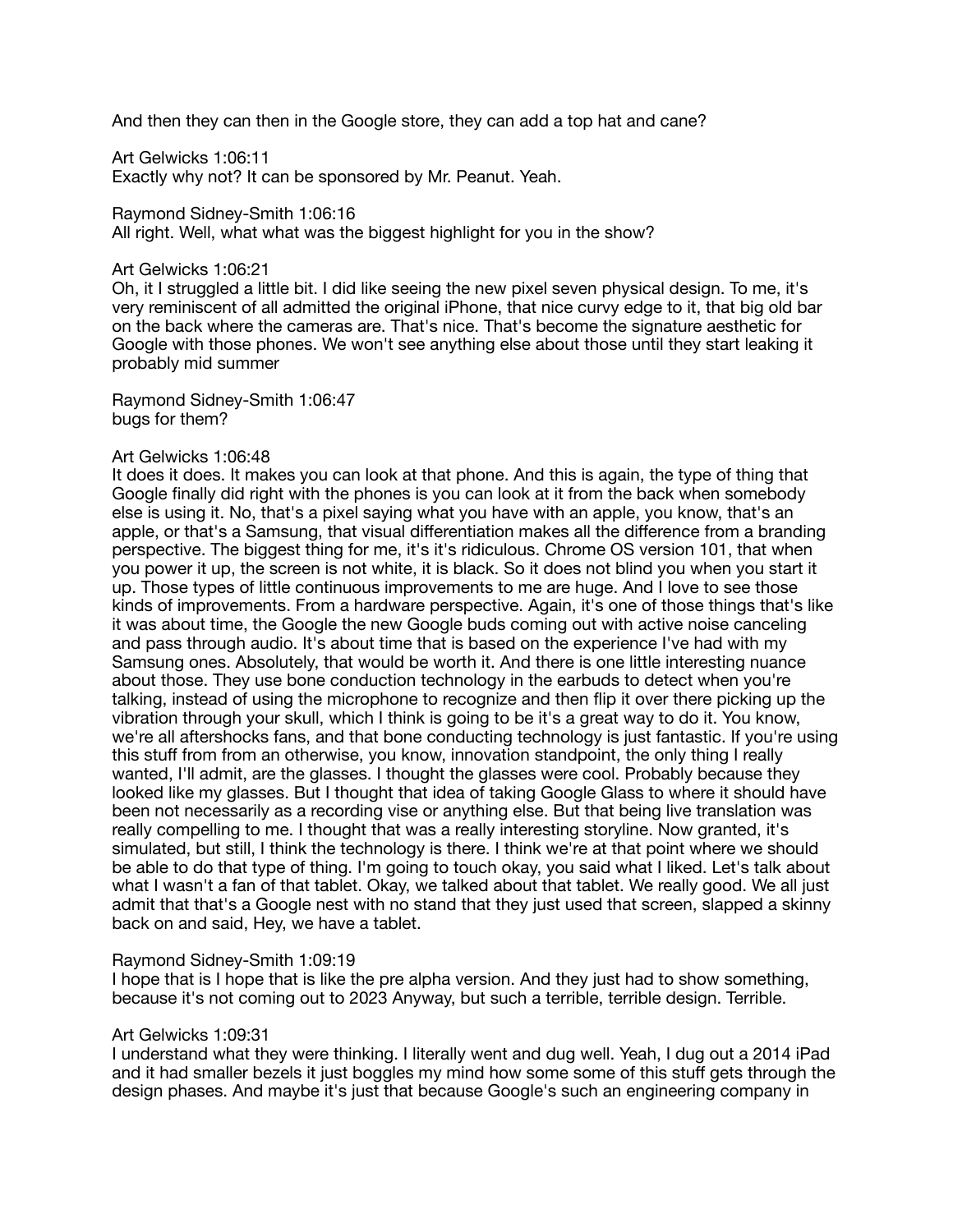such a data company that some of this stuff still eludes them. Know that. You're not buying that.

### Augusto Pinaud 1:09:57

No, no, I'm not. I'm sorry. They're is no excuse for that thing I made by the Okay, we need to show something on the screen and this, okay, show this. But no, they

#### Raymond Sidney-Smith 1:10:11

need to be a black bezel. I mean, think of it when the screen is off and you see that really stark outside bezel, and then you turn on a show. So you pull up Netflix, and you've got this big white border around, you want that to blend into the background while you're watching a show. You don't want to feel like you're watching a little tiny television, you want you want this show to pop out to you, you want the screen to light up and give you an experience. And it's anything but that. And so I just don't think they I don't think they have that. Right? They've got to figure out that design.

### Art Gelwicks 1:10:42

I get why they're doing it, though. And this is what bothers me is that I almost understand it. Because it looks like the Google nest. It looks like the other devices they're putting around in your house. But it's it's following a brand new aesthetic. But it just guys, it's not one you need to follow. This was

### Raymond Sidney-Smith 1:11:00

they could they could take that they could take that pixel tablet, and they could make it designed after the seven and seven Pro and give it that kind of body. And that would be sexy as hell. I mean, you know, that would be great for oh, yeah, sure design perspective. You know what I mean? Like, that's what I'm looking for them to do, give me that big ol bar on the back, you know, just just make it a big ol thing on the side or whatever. But it's going to it's now going to be this beautiful device, it would challenge the tab series, like you'd really feel like the Galaxy Tab and

Augusto Pinaud 1:11:35 any Samsung device was done. But you

#### Raymond Sidney-Smith 1:11:37

know, no, I mean, not what the innards but I mean, you know just what the design aesthetic you want it to you want it to feel premium. And what they've done is they've made it look like a cheap plastic toy. They look like they look like the Nexus sevens, which I loved. By the way, I love the Nexus seven, but still have minor drawer. Yeah, absolutely brilliant device. But they just, they made it look cheap. They made it look like some, you know, like a knockoff that you bought in Shenzen. And you just brought home, you know, as a throwaway toy, they really need to make it feel premium, and they've got to compete

Augusto Pinaud 1:12:06 in with them with the Kindles.

### Art Gelwicks 1:12:10

I looked, I looked at that bezel and I expected to see a switch on the back that turned it into a giant ring light. That's kind of where my mind went right away. There's a feature there, that must be it.

Raymond Sidney-Smith 1:12:22 If that had that functionality? I would be I would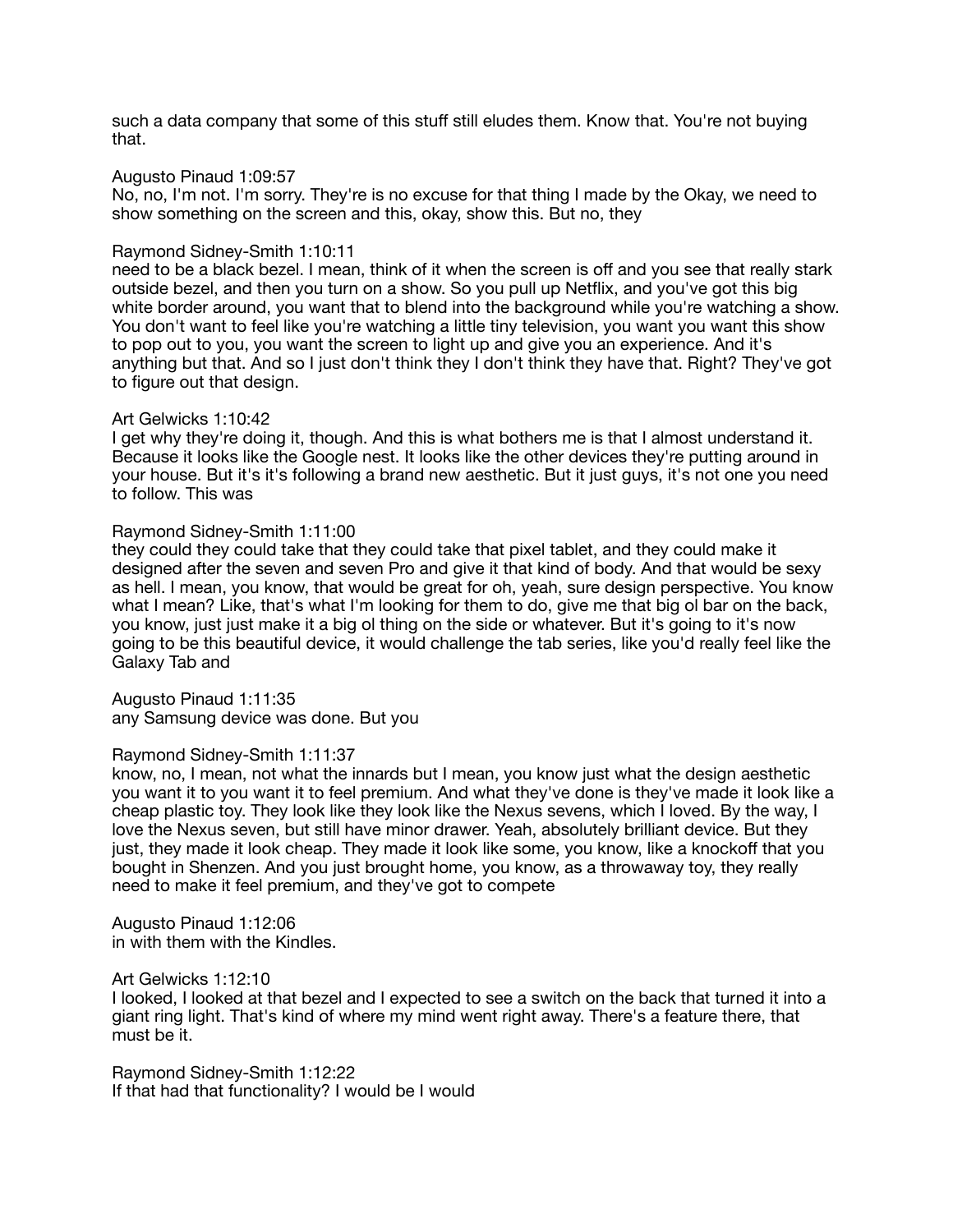### Art Gelwicks 1:12:24

and you know what they could sell that there would be an audience for that. Absolutely. But even that kind of went. So I just thought I'll touch on

### Raymond Sidney-Smith 1:12:33

that I'll touch on the air glasses since you brought it up. I think that was a really, really smart move on their on their behalf. I know they got some flack for it in the media. But the concerns, of course are going to be doesn't have a camera or does it have sensors in the in the glasses. You know, Google Glass has continued to be very, very well sold in the enterprise environment. This is this a really, really great product in the enterprise environment, in manufacturing and field service representatives and so on and so forth. Field service technicians out there doing stuff and having that heads up display in a glasses format is really, really good. Now, bringing this to the consumer market, I think they absolutely need to go where other companies have gone by partnering with, you know, they, I guess they need to suck up to exotica or one of the other companies, they're to have some really good fashion frames there, they need a good designer to come out and do some stuff there. I thought the frames looked fine. But they certainly could have a wider variety of options for different face sizes, different different styles. And and then I think that it gave me just a few more features, right, just like with the watch and being able to just have directions in an offline mode. So I could be walking around and just have a heads up display and know where I was going. I'm always lost. I'm geographically challenged. And so the ability to just have glasses on and perch and be like, Hey, you're walking in the wrong direction. You know, you walk in downtown instead of Uptown, right? Maybe you should turn around, you know, and I could just like gently act like I was turning around, you know, look like an idiot on the sidewalk. That would be really great for me. I don't know what they're going to do about bone conduction and being able to give you the ability to listen to audio feedback and those kinds of things in circumstances where the heads up display is going to be distracting. I think they need to be able to figure that piece out. But you know, I think it's I think it's a good move. It's the right time. I think Google Glass was ahead of its time. It also had a lot of problems aesthetically for audiences but now people are are comfortable Mehta had those Ray Ban glasses and those sold really well for for Mehta, it's not in everybody's hands and not everybody's using it but there are a number of people snap with their with their glasses came out with with their own glasses frames. So this is starting to become a thing that people are becoming more comfortable with. This is the right time for them. And they also wanted to beat Apple to the to the table and that's really easy to do. Apple will do it beautifully but But I think Google does a great job. And alphabet generally does a great job of putting out innovative products. And we know that they, they did that with Google last, this is the next iteration of it. And I think it was the right smart time to do so. Oh, go ahead. I'm sorry. No, good. So what was your favorite thing out of today's out of the Google it out?

# Augusto Pinaud 1:15:18

You know, for me, for me, the product was really nothing I'm getting I am not Google Earth. For me. The big thing, as I said at the beginning, was the integration or the idea of integration. And the idea that now we may bring to people, three options, you know, move to the Apple ecosystem, move to the Samsung ecosystem, or move to the Google ecosystem, and you will be able to have a consistent experience. And I think that's a win.

# Art Gelwicks 1:15:49

Yeah, I just want to touch real fast back on the glasses piece, because I think Google did some foreshadowing in their Android part. And specifically in the Google search part of the presentation, that I think the dots start to connect to. So it's, for me, it's three things with the glasses, one, there's a couple of companies out there that have basically like magnetic clip on fronts for their glasses frame, so you can change the visual styling, I think that would be a perfect partnership for this, that you can completely customize whatever. Second, if there is a camera, it needs to have like a little light up.in The temple, clear that problem out right away, let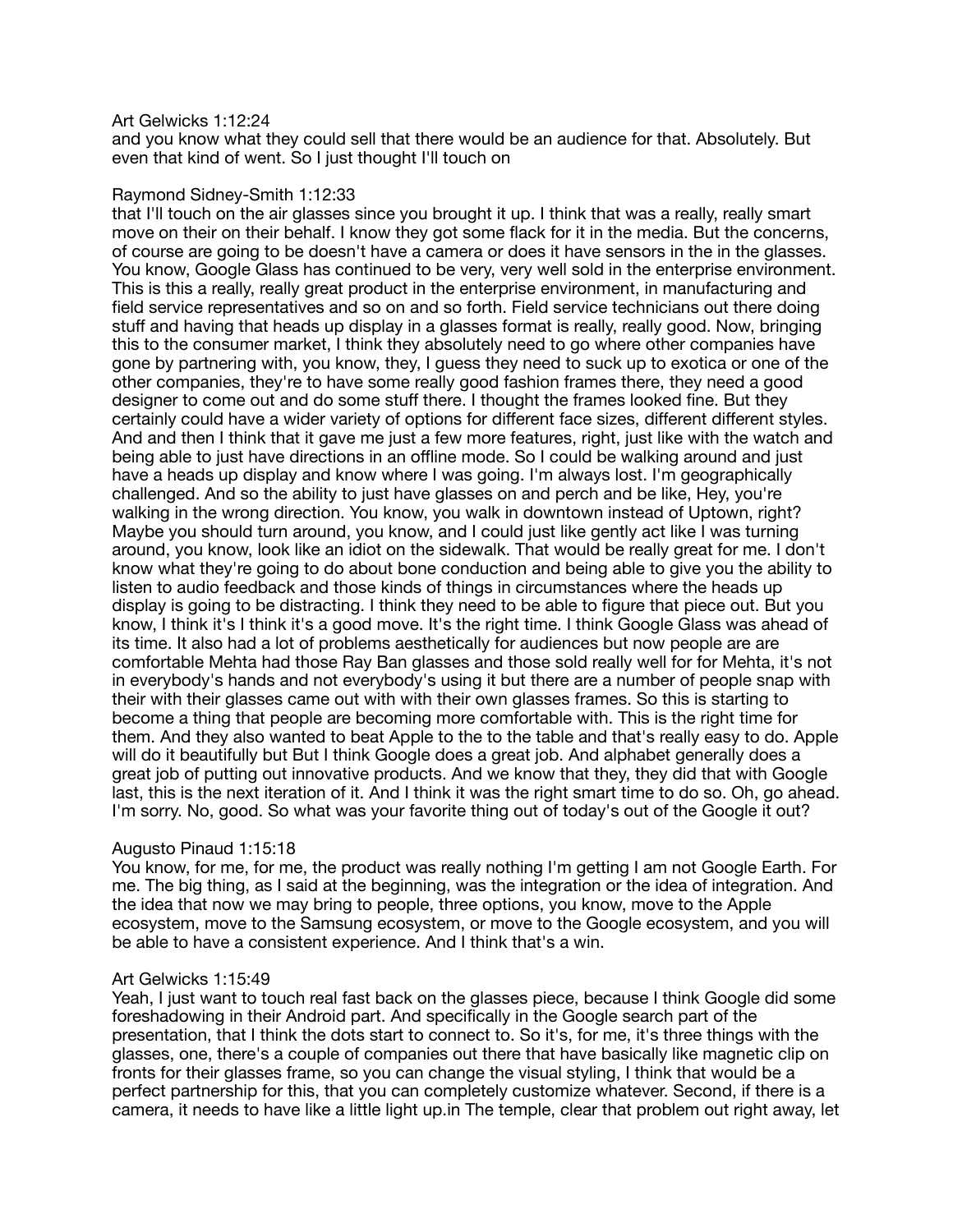it be obnoxious, let people but where I think this really breaks things open, Google introduced as part of their search discussion, multi image search, being able to start, let's say, for example, at a grocery store shelf, pan along that shelf. And while you're doing that, in real time, it is recognizing the product labels and providing you back that VR type of information that would be incredibly compelling with this, these types of devices. And I think when we when we go back to Google lens, or Google Glass, rather, Google Glass was, what 10 years ago, if this little tiny, funky looking thing, this design aesthetic they have again, because they look like my glasses, they just fit, they're comfortable, people are used to seeing them, it's not going to throw people off, you just have to be they people will freak out. Because they will think that there's a camera in Google Glass, you'll look like a cyborg, it was kind of a given that you had something weird there. So this is a different conversation, I think,

#### Raymond Sidney-Smith 1:17:26

yeah, and it didn't have the notification, you know, that you were being recorded concept, it was there was a lot of lot of things that that were, you know, off there, I do like the throwback to to Apple here, they they did bring, copy and paste between devices. Finally to to your clipboard, between the really interesting thing is though, you know, you're dealing with multiple operating systems and being able to copy something and, you know, to your clipboard and paste it to another device, you know, that's a little less, you know, a little more difficult than, you know, then between two operating systems built or three operating systems technically built by the same company, you know, here goes Google really patch working together, you know, the all of the pieces to make the copy and paste between devices happening. So I give them kudos there. I'm really excited about phone hub and seeing more that that ability to just stream your screen to phone hubs. So you can actually see the application in that, in that view on Chrome OS, I think I really liked that. One, once, you know, derivation off to the developer conference keynote, they they noted that flutter three was was announced. And now you can basically develop for six platforms out the box using using flutter. And and so with the combination of Android Studio and flutter, and all that they're doing with Jetpack compose, I really give Google kudos to being cross platform at its core. And that helps them write, you know, empowering developers. But I found that to be from a productivity perspective, for those who are developers out there, it really gives a compelling case for being able to go over to Google and to utilize flutter in a way that just streamlines your entire ecosystem. And even if you've written all of your applications for other platforms, just deciding to, you know, support it until you've built flutter up from the ground up so that you can just have more operating systems supported, like think of the productivity there for a developer being able to put one codebase together and for to just look beautifully across all of the devices and jetpack compose as well as androids ability to do multi view, you know, previews, you know, so you can see big screen, small screen watch screen all in one view and Android Studio, just some really good they've been really thinking about how to develop better. Make sense, because Google is an engineering company underneath the hood, and they just do such a really great job. With it all. I just wanted to give them kudos in that regard.

Art Gelwicks 1:19:59 We all know cross platform is the most important thing. So

Raymond Sidney-Smith 1:20:05 pun intended. Any final and closing thoughts around Google IO gentlemen? I

Art Gelwicks 1:20:14 step it up guys, your phone this one, and we'll give you a pass on this do better.

Raymond Sidney-Smith 1:20:20

I think I think the developer conference keynote was better for me, which is sad. All right. So against that, we have some announcements before we go below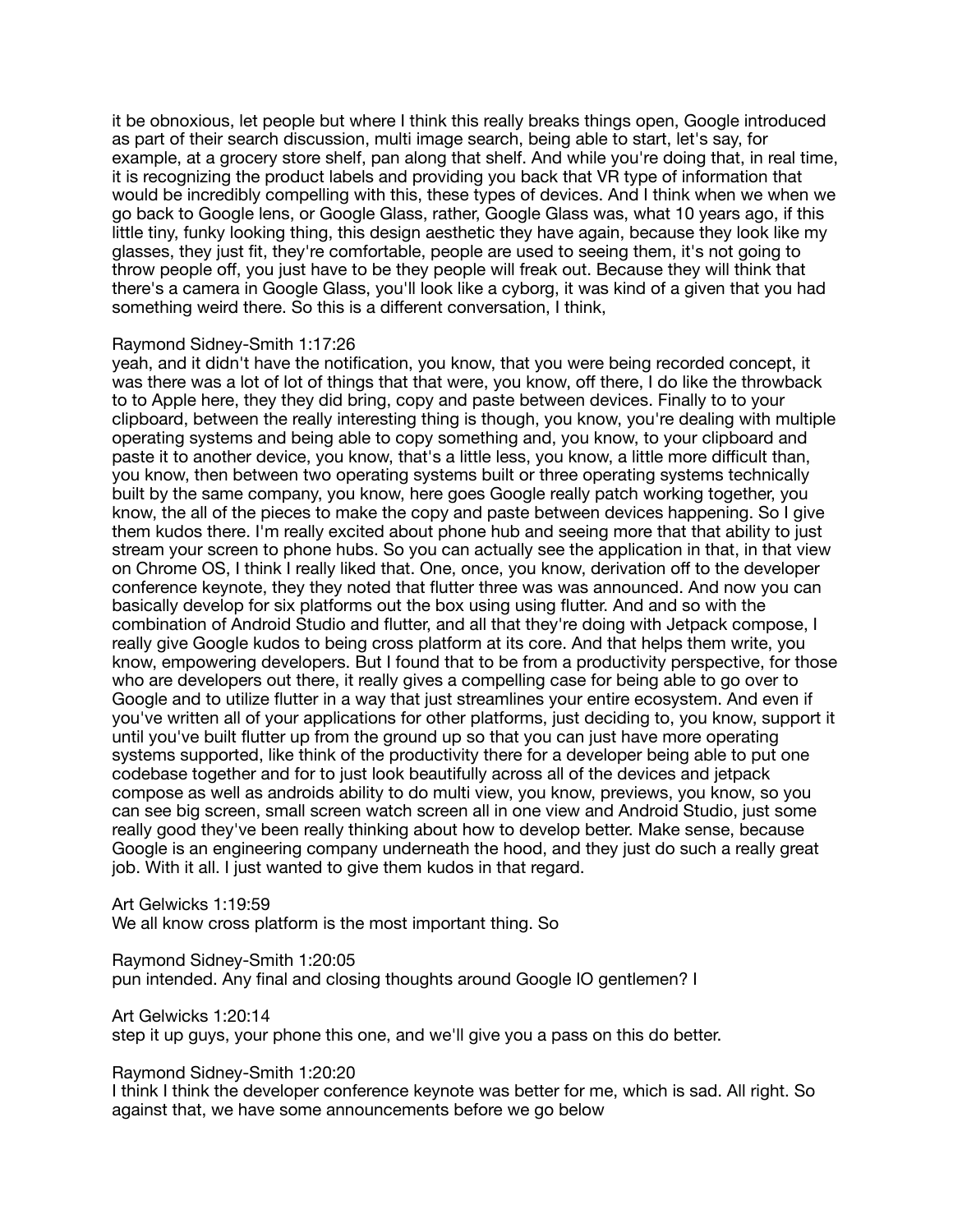#### Augusto Pinaud 1:20:30

announcements, one is possible possible now will allow you to track your carts where you send and if you're not familiar with possible, basically, you can do the cards, they will print it, you can type the message, and they will mail it for you. And they can even allow you to use like cursive font, you can do what your mother used to do with all those cards, but in the web, and pretty fast. And it's an interesting concept. The second announcement is was hey, you guys, remember, hey, from long time ago, well, now if you get a ton of attachments, you can download them all at once into clicks, that is a new feature they bring. That is very nice, especially if you receive a bunch of them. The third announcement we have is Mr. Tag wants to task sorry, wants to improve. So they have a new survey. And they're asking for people to go. So if you are a user or not, go and give them feedback, go check what they are, because you may not be a user, but you might be able to tell them what you like about the competition. And what they use. Second, related to Google IO is to do is decide that they're going to come with their app for their where we're OS. And they show and showcase a little bit of it. The next one is there is a settlement is a 14 point 8 million settlement for Apple if you were a user of Ike Cloud Plus. And you can find out how you can if you're part of that settlement. And the final announcement is made 24 to 26. Microsoft built is in here, we will discuss this next week. And we invite art to come and discuss with us and we hope is more or better than

Art Gelwicks 1:22:24 Google. I'm gonna beat on them as much as I bet beat on Google because that's

Augusto Pinaud 1:22:28 we are not I just hope it's bad. That's

Art Gelwicks 1:22:30 only fair. So I have high expectations for build this year on warranty. I've set

Raymond Sidney-Smith 1:22:37 my expectations very low for build. So I'm hoping that I just come out even either way, as usual.

Augusto Pinaud 1:22:44 is pretty low for Bill.

Raymond Sidney-Smith 1:22:47

Thank you art for coming on the show. And as always, we'll see you next week of course. But how can folks learn more about you and what you've got going on around?

#### Art Gelwicks 1:22:56

My pleasure? I'm so happy to be here anytime you guys invite me over. Best thing to do find me over at Gelwicks tech.com I have parked everything there. All audio, video, everything merch, you name it. I got all kinds of stuff there now. So come visit me. Come hang out. We'll chat and who knows you might learn something.

Raymond Sidney-Smith 1:23:16

Fantastic. Wonderful. So head over Gelwicks Tech and Gelwicks tech.com. And of course we will see you next week art for Anything But Idle. Thank

Unknown 1:23:24 you. Thanks, guys already

Raymond Sidney-Smith 1:23:27